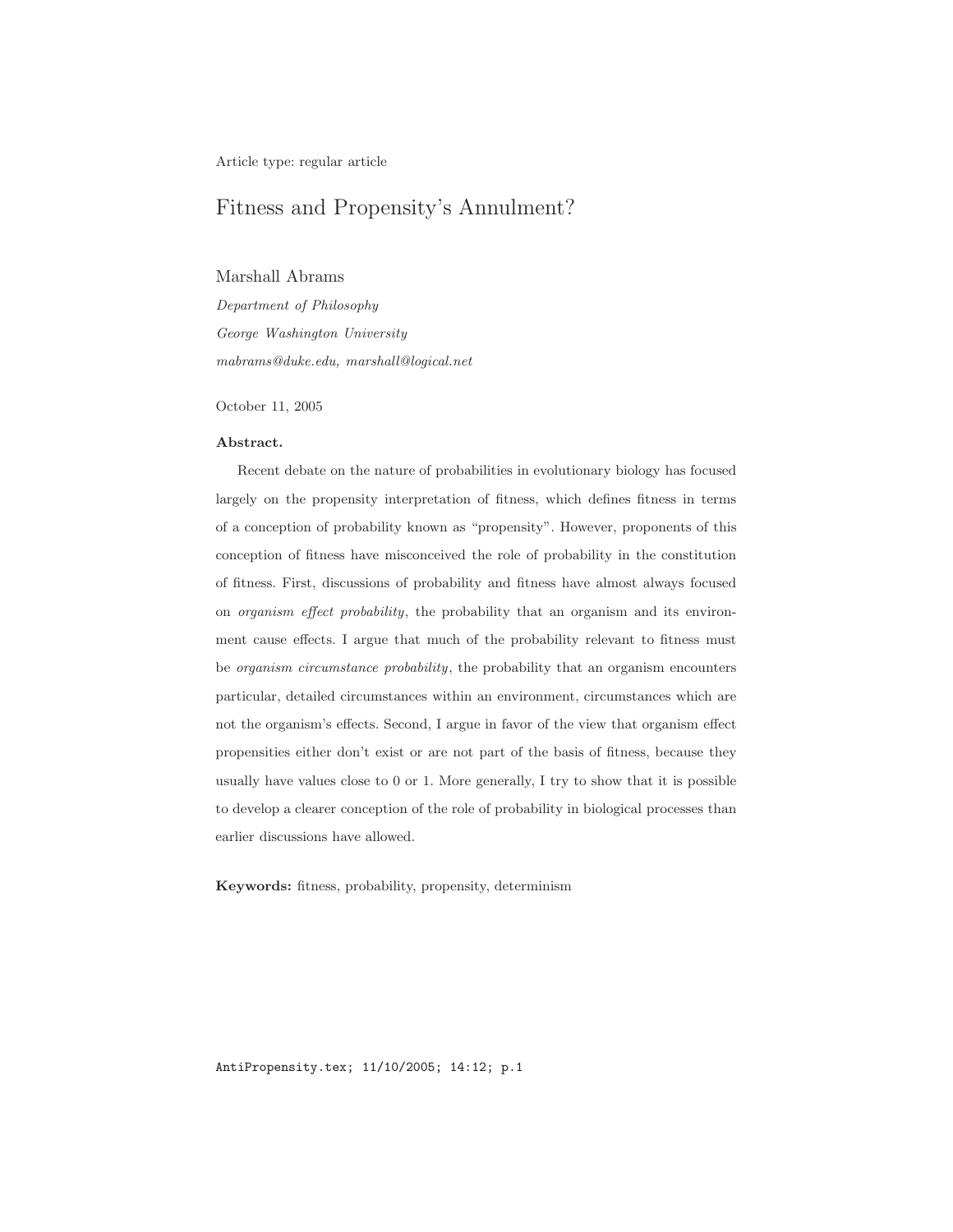## 1. Introduction

There have been active debates in recent years about the nature of probabilities in evolutionary biology. These focus mainly on the nature of the probabilities thought to be the basis of fitness. The most common view seems to be that fitness is based on one particular kind of objective probability known as "propensity". However, proponents of this "propensity interpretation of fitness" (PIF) have misconceived the role of probability as a foundation for fitness because they have not looked closely enough at the concept of propensity and at how propensities might arise in biological contexts.

Advocates of the PIF have nearly always assumed that the probability which is the basis of fitness is organism effect probability: the probability that an organism and its environment cause effects. This should be contrasted with *organism circumstance probability*: the probability that an organism encounters particular, detailed circumstances within an environment, circumstances which are not the organism's effects. (These terms will be defined more carefully in section 4.)

This paper has three related goals. The first is to argue that much of the probability relevant to fitness is organism circumstance probability. The second is to argue in favor of the view that propensities either don't exist or are not part of the basis of fitness, because they nearly always take the values 0 or 1. This conclusion will help to support the view that organism circumstance probability is the sole basis of fitness, but not all of my arguments that organism circumstance probability is important will turn on it.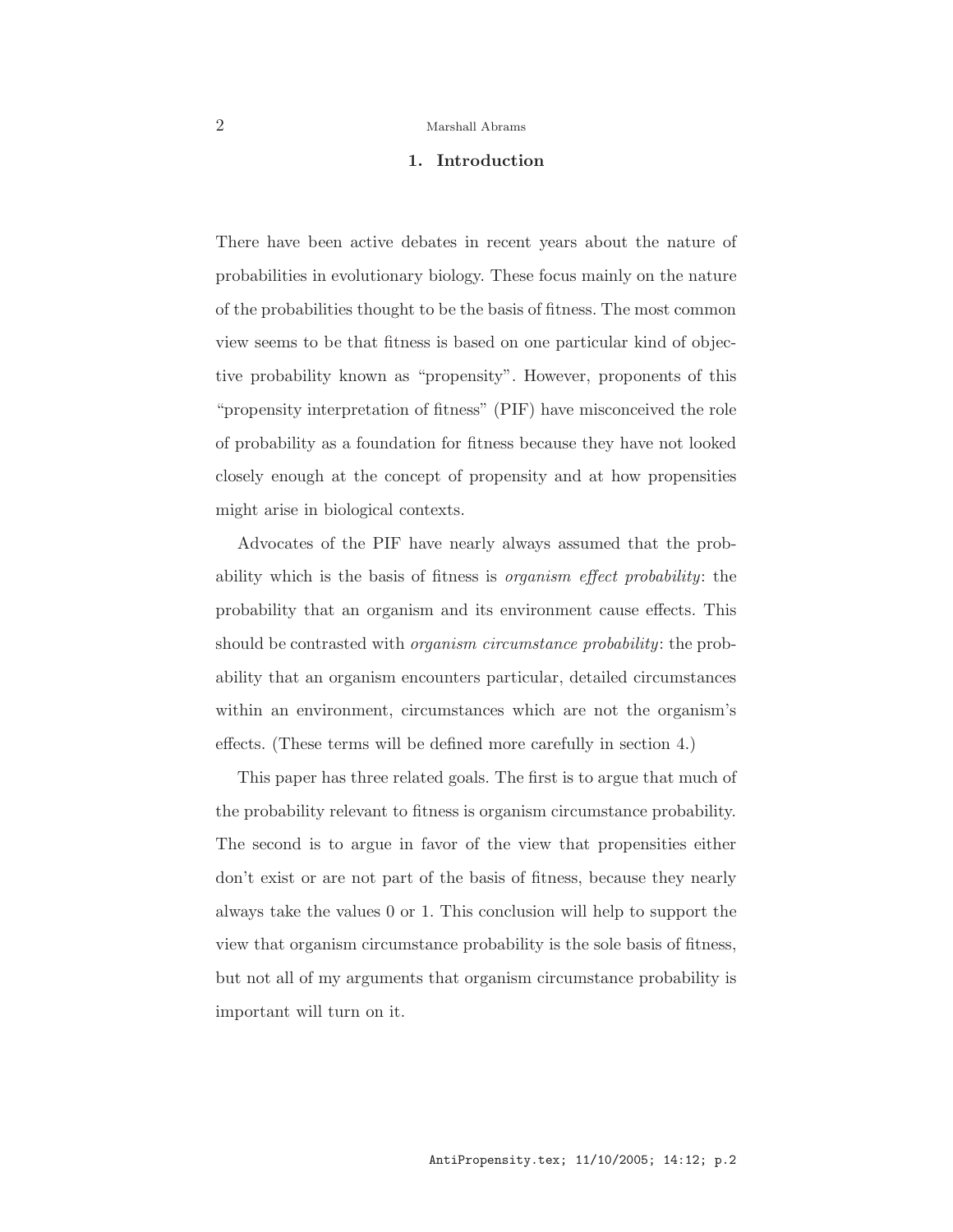The third goal of the paper is more general. I believe that some of the debates about the propensity interpretation of fitness have been hindered by a lack of clarity about propensity. I believe that a somewhat clearer conception of biological processes and the ways in which probability enters into them is possible, and I take steps toward such a conception here. To this end, I repeatedly consider probability and specifically propensity in non-biological contexts; this helps to make certain ideas clear before turning to their biological applications.

I'll proceed as follows. After describing the propensity interpretation of fitness in Section 2, Section 3 uses minimal assumptions about propensity to elucidate the role that it plays in biological processes. I'll argue that organism effect propensity doesn't play a significant role in governing outcomes during the life of an organism. The last part of Section 3, however, explores the one way that I think organism effect propensity might play a role in determining fitness. The arguments in Section 3 suggest that if fitness is to be defined in terms of probability, this probability must be, at least in large part, organism circumstance probability. Section 4 draws this conclusion and explores relationships between organism circumstance probability, organism effect probability, and propensity. I conclude in Section 5.

## 2. The propensity interpretation of fitness

The concept of fitness plays a crucial role in evolutionary biology. It appears both in informal conceptions of biological processes and in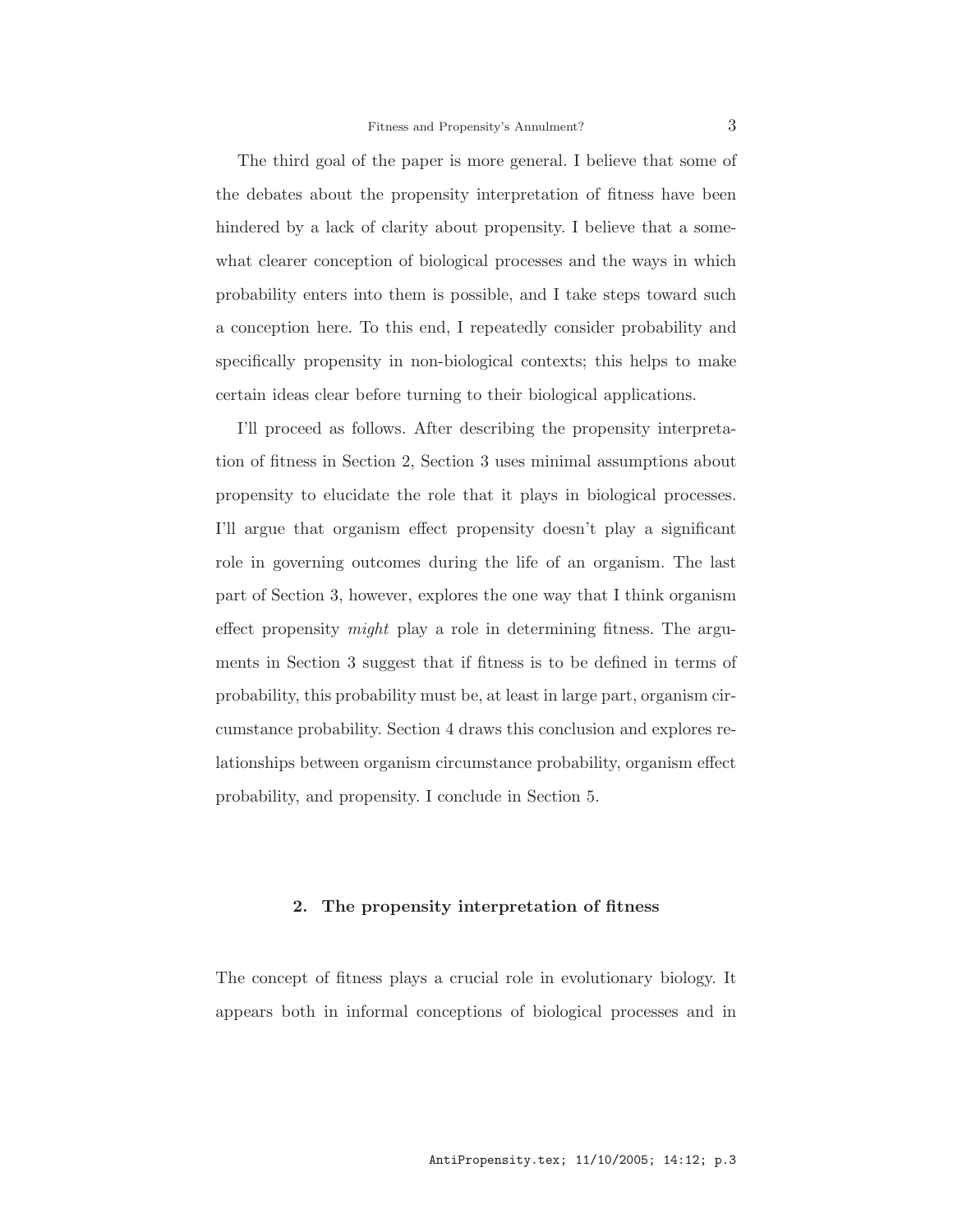specific biological models. That a genotype or phenotype A has greater fitness than another  $B$  in the same population is often taken to be a necessary condition for natural selection for  $A$  over  $B$  to take place, and fitness differences are an essential part of explanations of adaptation in terms of natural selection.

However, there has been and continues to be a controversy over the meaning of the word "fitness". Sometimes fitness is defined in terms of the actual number of offspring that an organism has, or in terms of the average number of offspring of certain individuals in a population. It's often been argued that a definition of fitness in terms of the actual offspring of an individual or group cannot be the fundamental sense of the term, though. If it were, fitness and natural selection would not be able to explain evolution. To say that organisms in a population have certain numbers of offspring with given genotypes mathematically implies the subsequent genotype frequencies in the population, while providing no explanation of why the frequencies turned out that way.

A little more than 25 years ago, Brandon (1978) and Mills and Beatty (1979) announced the marriage of fitness and a member of the propensity family: propensity for outcomes during an organism's life. The authors suggested an elegant solution to the problem of fitness, arguing that fitness should be rooted in objective probabilities that are not mere actual frequencies. They defined fitness as proportional to the expected number of offspring, the probability-weighted average number of offspring:

$$
\sum_{k=0}^{\infty} k \cdot \mathcal{P}(O = k).
$$
 (1)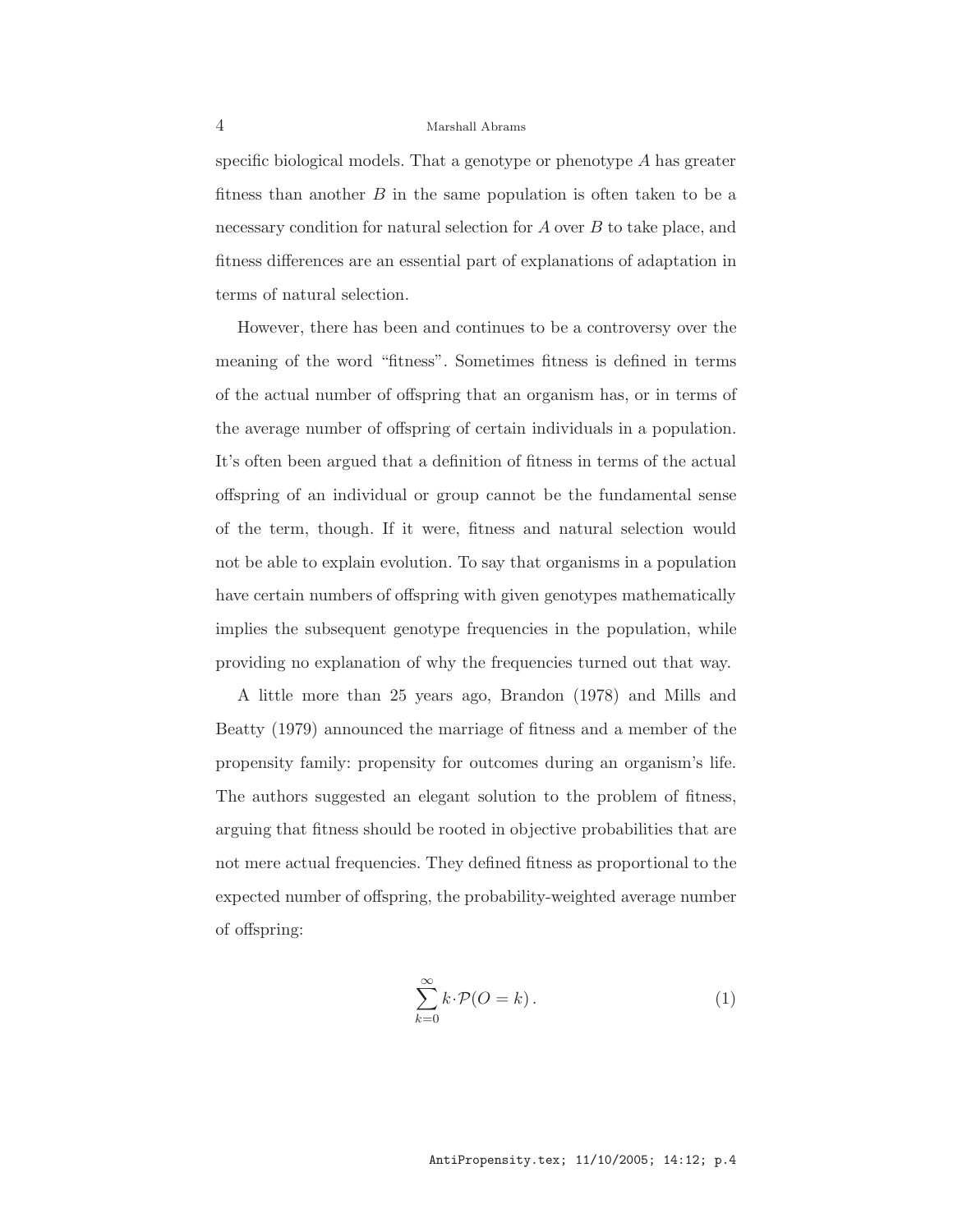This is the sum, for all possible offspring counts  $k$ , of the products of k and the probability  $P(O = k)$  of an organism having k offspring. (The variable  $k$  takes every nonnegative integer value starting from 0, but the probabilities are zero for large  $k$  since litter sizes and lifetimes are bounded.) Brandon and Mills and Beatty suggested that the objective probabilities  $\mathcal{P}(O = k)$  be conceived of as 'propensities' objective probabilistic dispositions. Standard conceptions of dispositions tie them to physical facts about an object or situation which determine that a certain effect will definitely be produced in certain perhaps counterfactual—situations. The existence of a propensity, however, does not determine that the effect in question must definitely occur in the specified circumstances. Instead the effect is associated with a real number between 0 and 1, indicating the strength of the tendency to produce the effect. One advantage of this way of understanding fitness is that it seems to make sense of fitness's apparent explanatory power. Just as salt's disposition to dissolve in water (based in salt's atomic structure) helps to explain why a lump of salt dissolved, so differences between the dispositions of phenotypes to produce various numbers of offspring help to explain why some genes come to be more common in subsequent generations. Following Mills and Beatty's suggestion, the new definition of fitness in terms of propensity (and some variations on it) have become known as the "propensity interpretation of fitness" (PIF). Note that the propensities involved are a variety of what I called "organism effect probabilities" above; they are propensities for an organism's characteristics to cause effects in conjunction with aspects of the environment.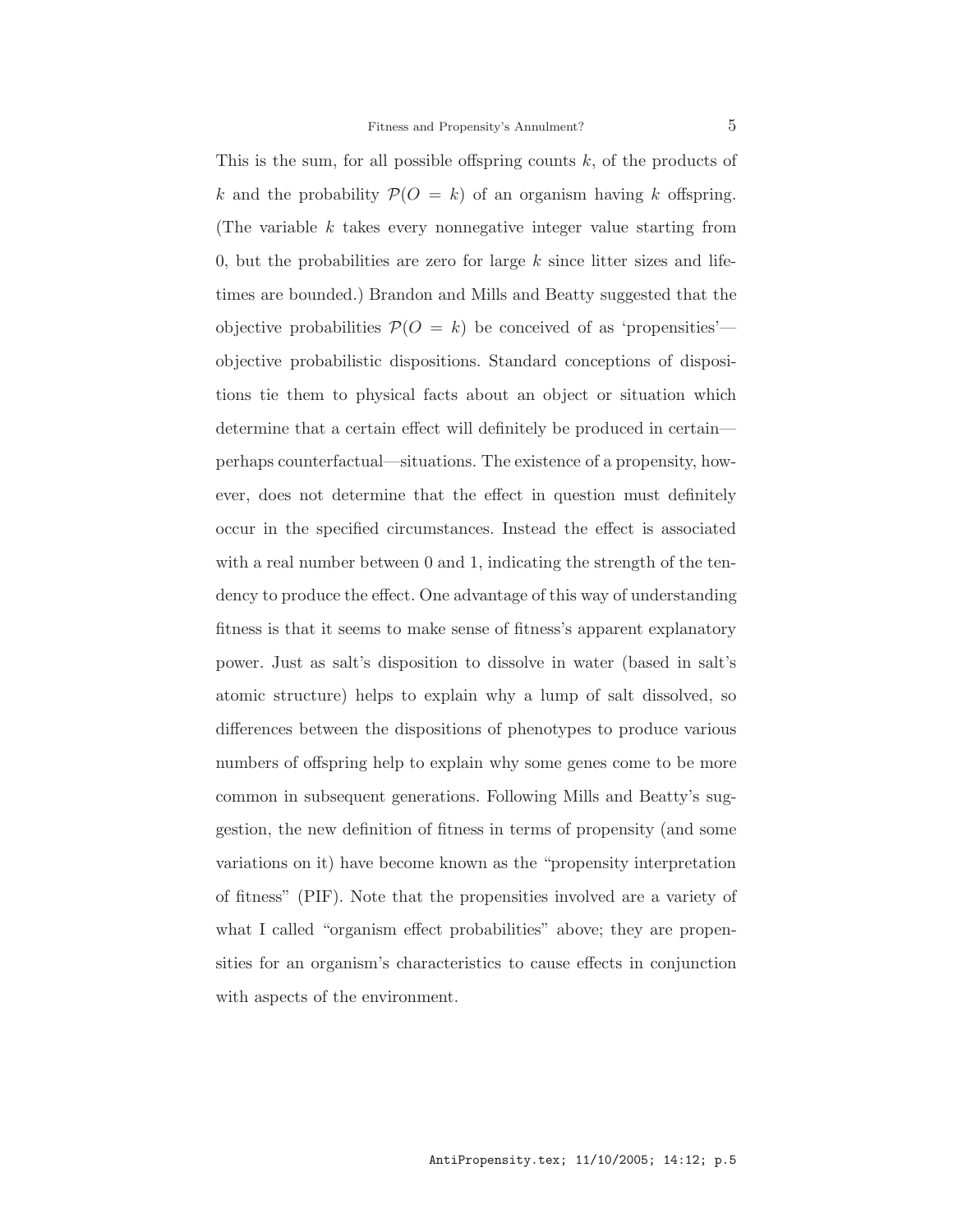Although it's not clear that fitness can always be defined as expected number of offspring (Beatty and Finsen, 1989; Brandon, 1990; Sober, 2001), it will simplify matters greatly to talk as if fitness should definitely be computed as expected number of offspring. Also note that I will assume a certain kind of event ontology which is convenient though not essential: Probabilities are assigned to outcomes of trials. A trial is an 'event token' or 'token event', i.e. a particular physical occurrence such as the toss of the die at  $t$ . Each trial event token instantiates various 'event types', such as being a toss of a particular kind of die (cf. (Davidson, 1967; Bennett, 1988)). An outcome is an event type for example, the property that a toss of a die has when the die lands with '5' uppermost. I'll represent event tokens with lowercase variables and event types with uppercase variables.

## 3. Single-case propensities in biological processes

In this paper I focus on the "single-case" sense of "propensity" (Mellor, 1971; Giere, 1973; Fetzer, 1981; Miller, 1994), which seems to be the sense of the term usually intended by advocates of the propensity interpretation of fitness. Single-case propensities are primitive, irreducible probabilistic dispositions—causal tendencies—inhering in token trials. A single-case propensity is analogous to a law of nature which governs a token event causing another event. However, a single-case propensity does not in general ensure that one event produces another; the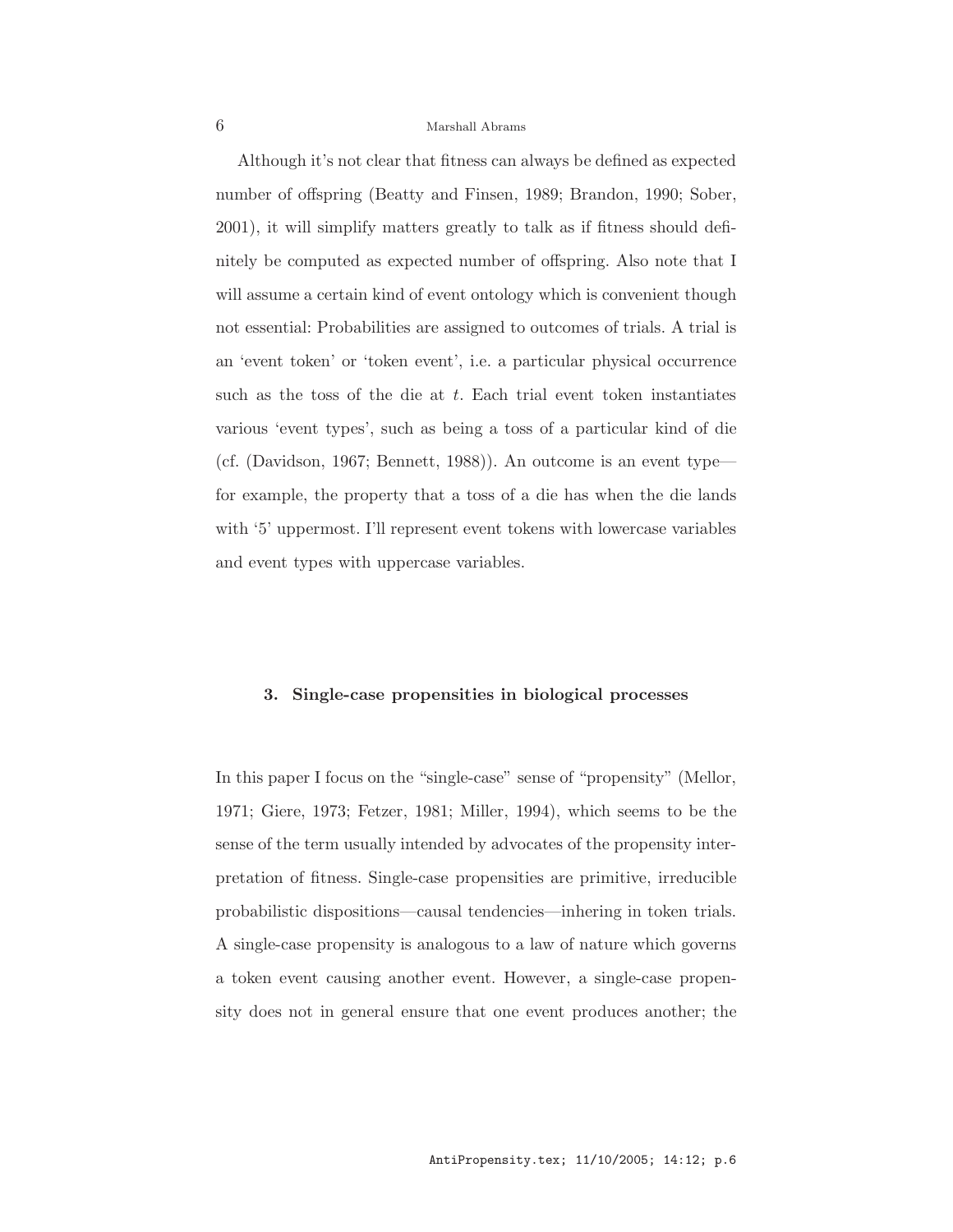propensity is usually a weaker sort of connection between cause and effect.

There are arguments that there are no such things as single-case propensities (e.g. (Eagle, 2004)), and I will discuss one such argument below. However, in much of the paper I'll simply grant to the PIFadvocate that there are single-case propensities. Sections 3.1–3.6 will present an argument (with clarificatory detours) from the claim that single-case propensities are causal and are relative to token trials, to the view that propensities of complex *outcome* event types occurring during the life of the organism have values very near 0 or 1. The PIF then implies that fitnesses would nearly always be equal to actual numbers of offspring, since whatever number of offspring has a probability of 1 would nearly always be actual. (Remember that we are taking the PIF to define fitness as probability-weighted expected number of offspring.) While fitness would still be causal—since propensity remains dispositional—fitnesses would not have the right values. In particular, genetically and phenotypically identical organisms could easily have different fitnesses on this account. Thus single-case propensity would not seem to be the basis of fitness. Section 3.7 examines a way that singlecase organism effect propensities might still help to ground fitness given the arguments in Sections 3.1–3.6.

## 3.1. Biological propensity has a reference class problem

Single-case propensities attach to token trials, but dispositional and other causal properties are often thought to have to do with types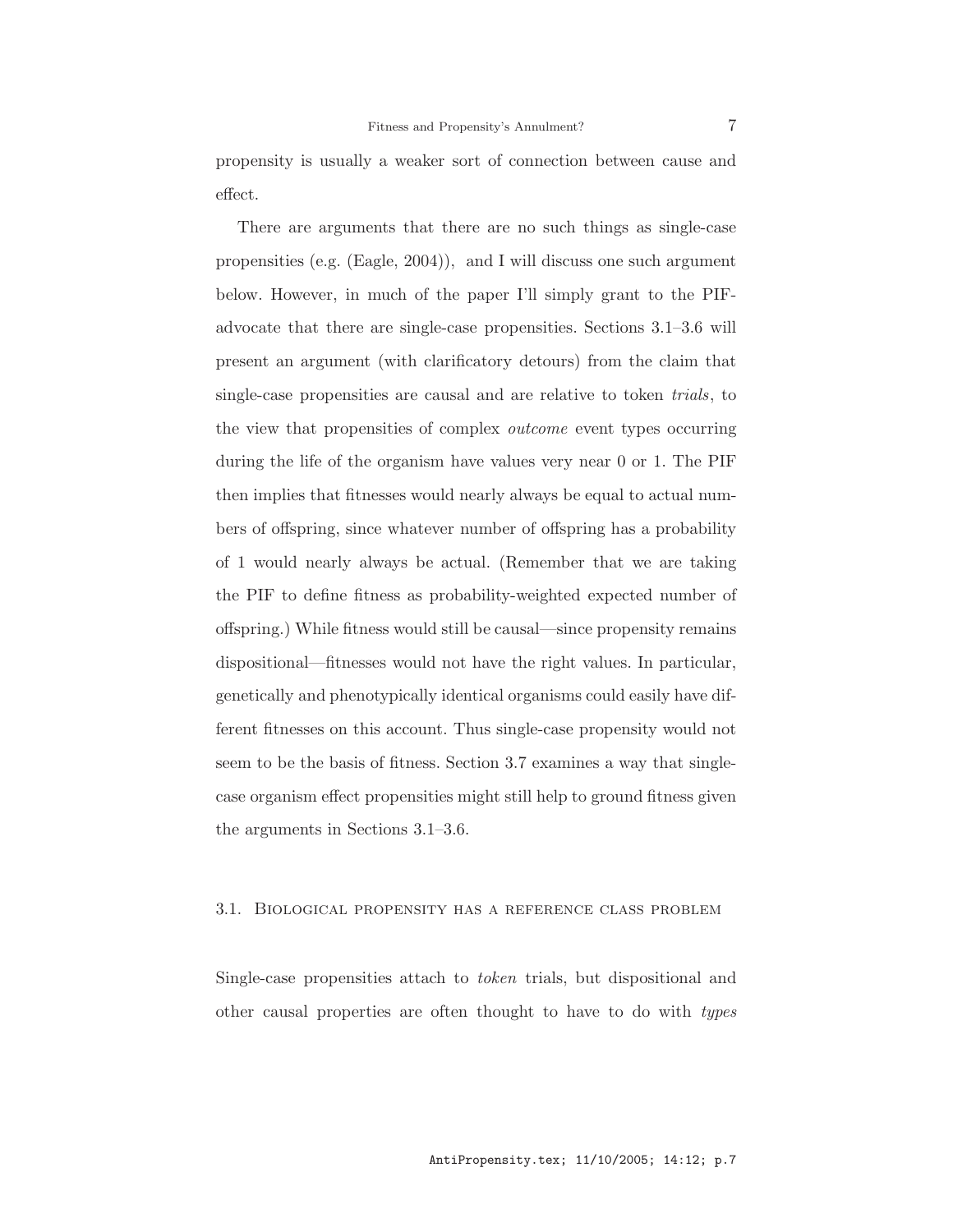associated with the causes—in this case trial types. It is thus somewhat natural to think that single-case propensities have something to do with types or properties of trials. This dependence of probability on characteristics of a trial is often captured by viewing probability as conditional probability, i.e. as the probability of outcome A given trial type B, or  $P(A|B)$ . Beginning from reasonable assumptions about relationships between trial types and propensities, I'll give a sort of reductio argument that it's most reasonable to think that either there are no single-case propensities, or else single-case propensity is relative to—conditional on—a particular complex trial type—what I call the "lowest-level" trial type. I'll begin by focusing on a non-biological case which will simplify the presentation of the argument.

First consider a trial event type: toss of this particular die. Some people have an intuition that tosses of this die have a certain propensity to show a '4', which depends on whether the die is fair or is instead loaded in various possible ways. We can consider trial event types of various degrees of specificity, where each type is instantiated by the same trial event token. A more specific trial event type might be: toss of this die along a particular trajectory beginning from a certain height with '2' initially uppermost. Intuitively, a propensity relative to this new trial type need not have the same value as the propensity relative to the first trial type, since the second type places stricter constraints on the motion of the die. By making a trial type very specific, it seems that '4' could have a propensity far from what one would normally expect. The fact that one propensity for '4' is  $1/6$  and the other is, say, .001, etc., is not yet problematic, since they are relative to different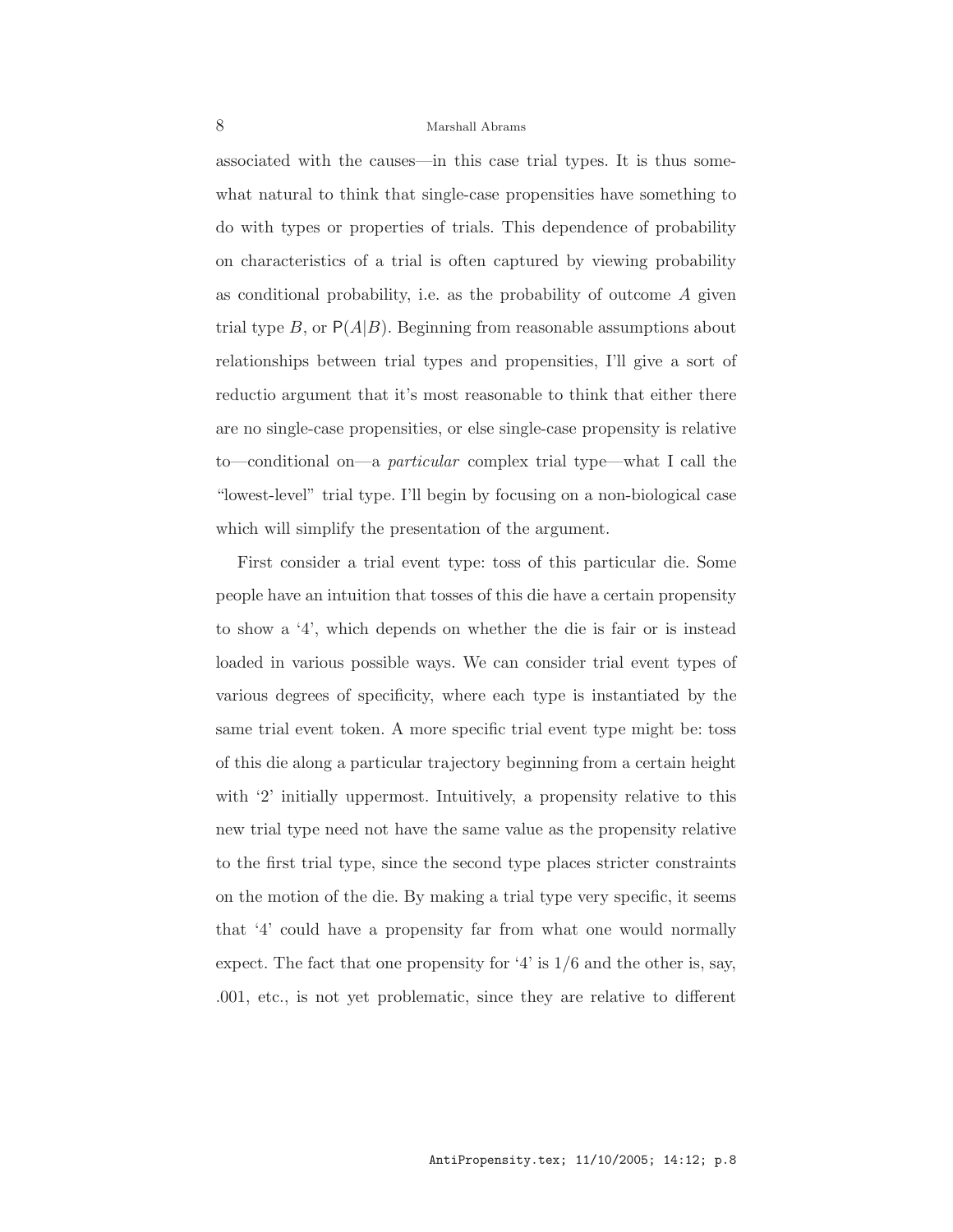trial types. (The lack of conflict is explicit in notation when we use conditional probability notation for propensities.) Note that among the trial event types which a token toss instantiates is that trial event type which fixes all of the quantum mechanical details of the toss. Call this the toss's "lowest-level" trial event type, and any trial event type which fails to fix some fact a "higher-level" trial event type.

We can also ask what is the propensity of getting a '4' on a particular token toss. This is what really matters for single-case propensity. We might say that the propensity of getting a '4' on the toss is equal to the propensity associated with the trial event type that the toss instantiates, but the toss instantiates many types, each of which might generate a different propensity. For a token trial event to generate two different propensities for one outcome would be for it to have incompatible causal powers—something like having deterministic dispositions to cause incompatible results in the same context. In biological cases, where the trial is a birth or conception of an organism in an environment, allowing single-case propensities to be relative to distinct trial types would mean that the propensity for a particular organism to have k offspring would have various incompatible strengths. There might then be no fact of the matter about whether one organism were fitter than another; a particular organism might have one propensity of having many offspring relative to one trial type, but a different propensity relative to a different trial type. (See Section 3.6 for an extended illustration.)

A reasonable response to this kind of conflict between single-case propensity values is to deny that there are such things as single-case propensities (Gillies, 2000). If there are no single-case propensities,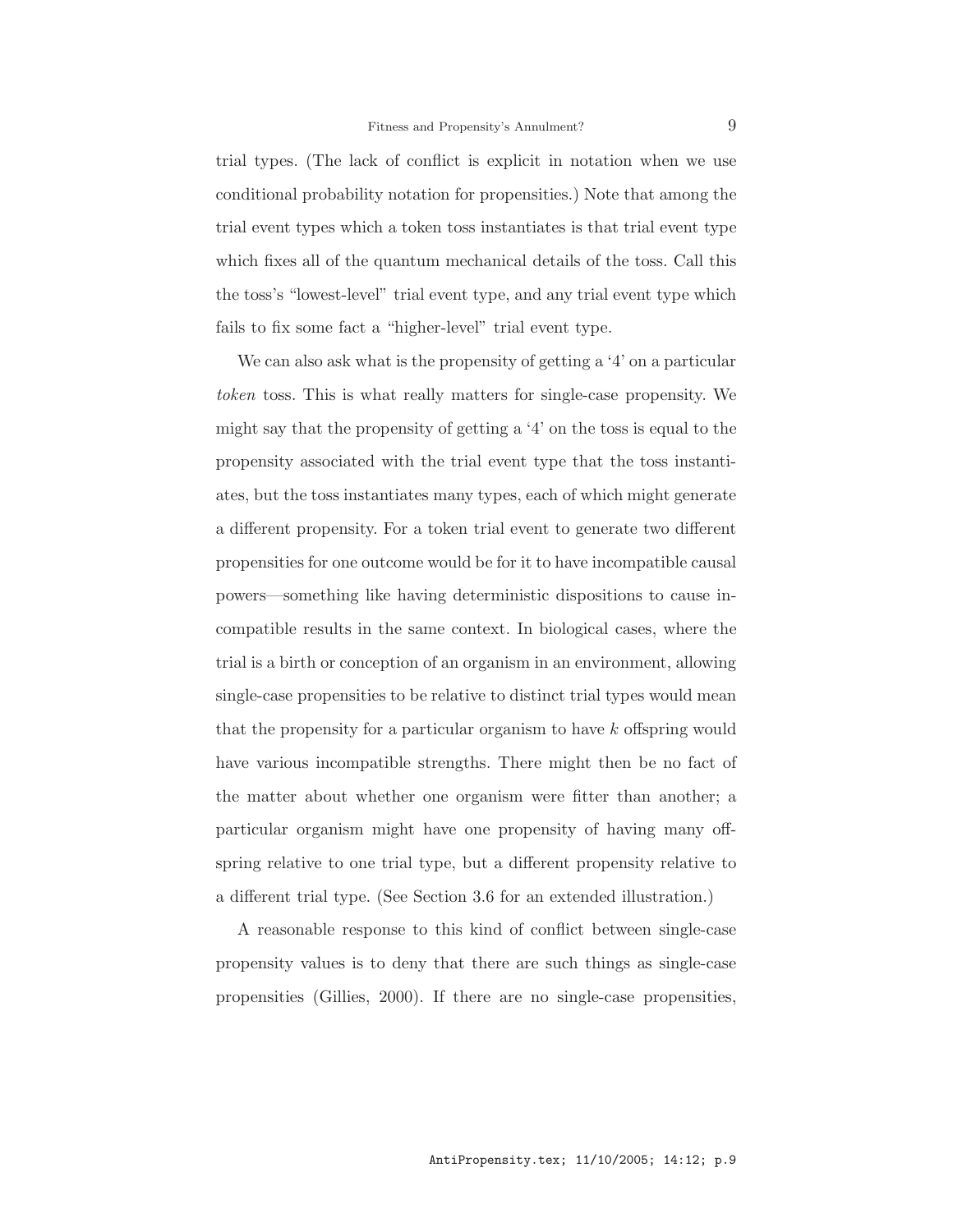there is no problem of incompatible causal powers. Then, of course, fitness can't be defined in terms of single-case propensity. In that case the options are (a) to give up the PIF approach completely, (b) to try to define fitness in terms of some other kind of organism effect probability, or (c) define fitness in terms of organism circumstance probability, discussed below. I don't feel that option (b) is promising, but see (Weber, 2001; Millstein, 2003) for discussion of the idea. In any event, in most of the rest of the paper I want to explore the idea that there are single-case propensities. Then we must claim that there is some trial type which has a privileged status in determining outcomes relevant to fitness. But which one?

In the following sections I'll argue that because single-case propensities are (a) relative to token trials and (b) causal, there's a clear sense in which single-case propensities depend on the lowest-level trial type, i.e. one specifiable in terms of quantum mechanics.

#### 3.2. Single-case propensity is quantum mechanical

If single-case propensity is plausible anywhere, it's plausible as an interpretation of probabilities in quantum mechanics. After all, quantum mechanical probabilities are reasonably thought to be present on token trials. In principle, quantum mechanics specifies very clearly what the values of probabilities are, and exactly what it is about a situation which determines them. And quantum mechanics trades in probabilities which are thought not to be reducible or explainable in terms of anything other than quantum mechanics. In addition, when Popper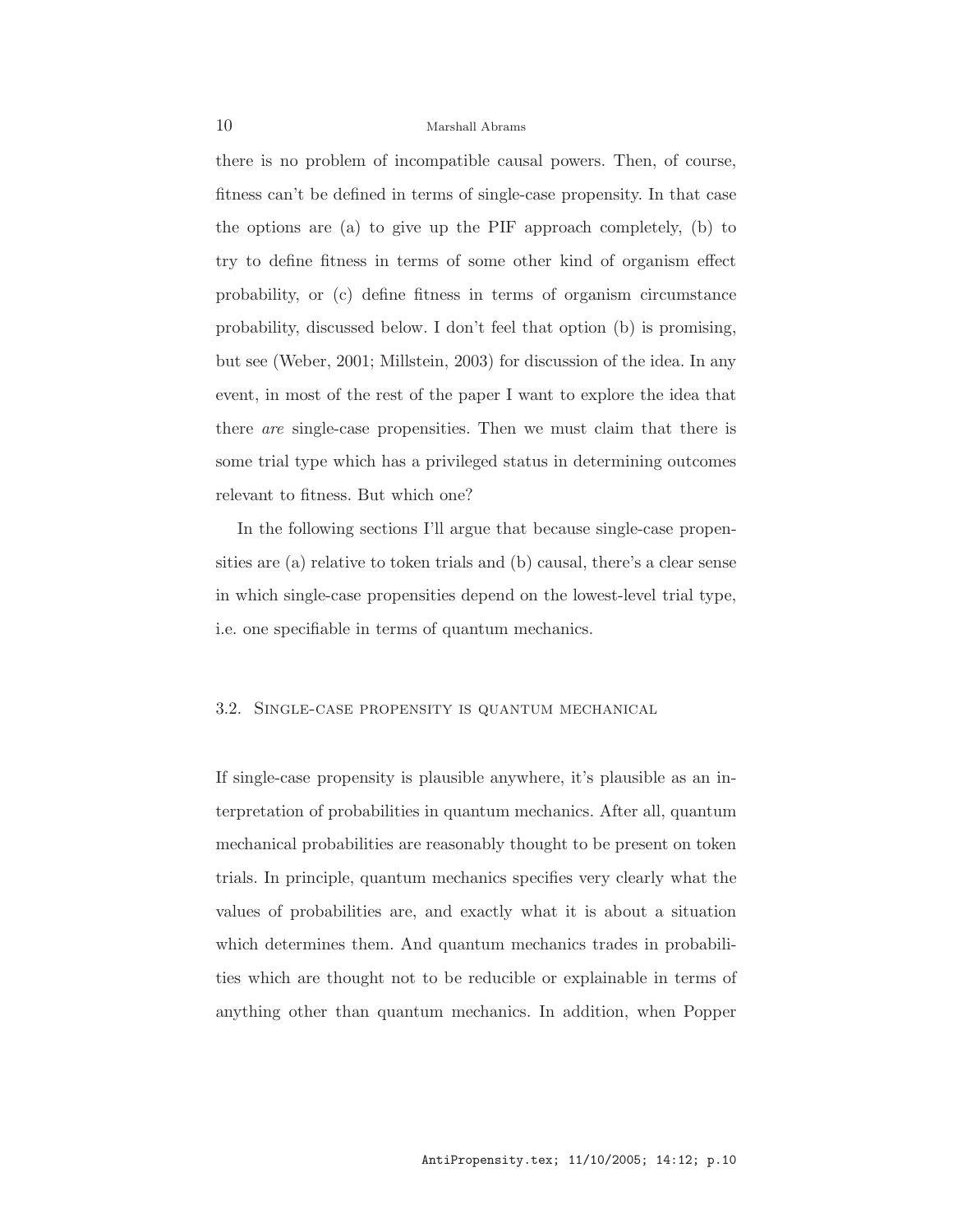(1957; 1959) introduced the concept of propensity, he did so in part to account for the probabilities in quantum mechanics.

Now, consider token event c and its possible effect type  $E$ . Suppose  $c$  has quantum mechanical event type  $Q$  and a higher-level event type H. Suppose that  $H$  determines  $c$ 's propensity to give rise to  $E$ , and that  $Q$  does not. This means that every token event with  $H$  has the same propensity to produce  $E$ ; any quantum mechanical differences between tokens of  $H$  cannot affect such a propensity. Now, if we say that propensities are *always* determined by higher-level types, quantum mechanical type never makes a difference to propensities. That is, quantum mechanical type never makes a difference to a token event's tendency to produce effects of various types. But that's absurd (as long as we're willing to countenance propensities and allow that one event can cause another). If quantum mechanical types can't ever make a difference to tendencies to produce effects, then a huge part of quantum mechanics would be untestable; it might count as mathematics, but not physics.

However, if we claim that quantum mechanical probabilities are propensities in some cases, it would be a very odd metaphysics which claimed that that not *all* quantum mechanical probabilities are propensities. Interpreting a fundamental aspect of a single scientific theory in a non-uniform way requires special motivation. I'll assume, then, that if there are propensities, all quantum mechanical probabilities are propensities.<sup>1</sup>

Still, that quantum mechanical types always determine propensities doesn't quite show that fitness can't be based on propensity. Again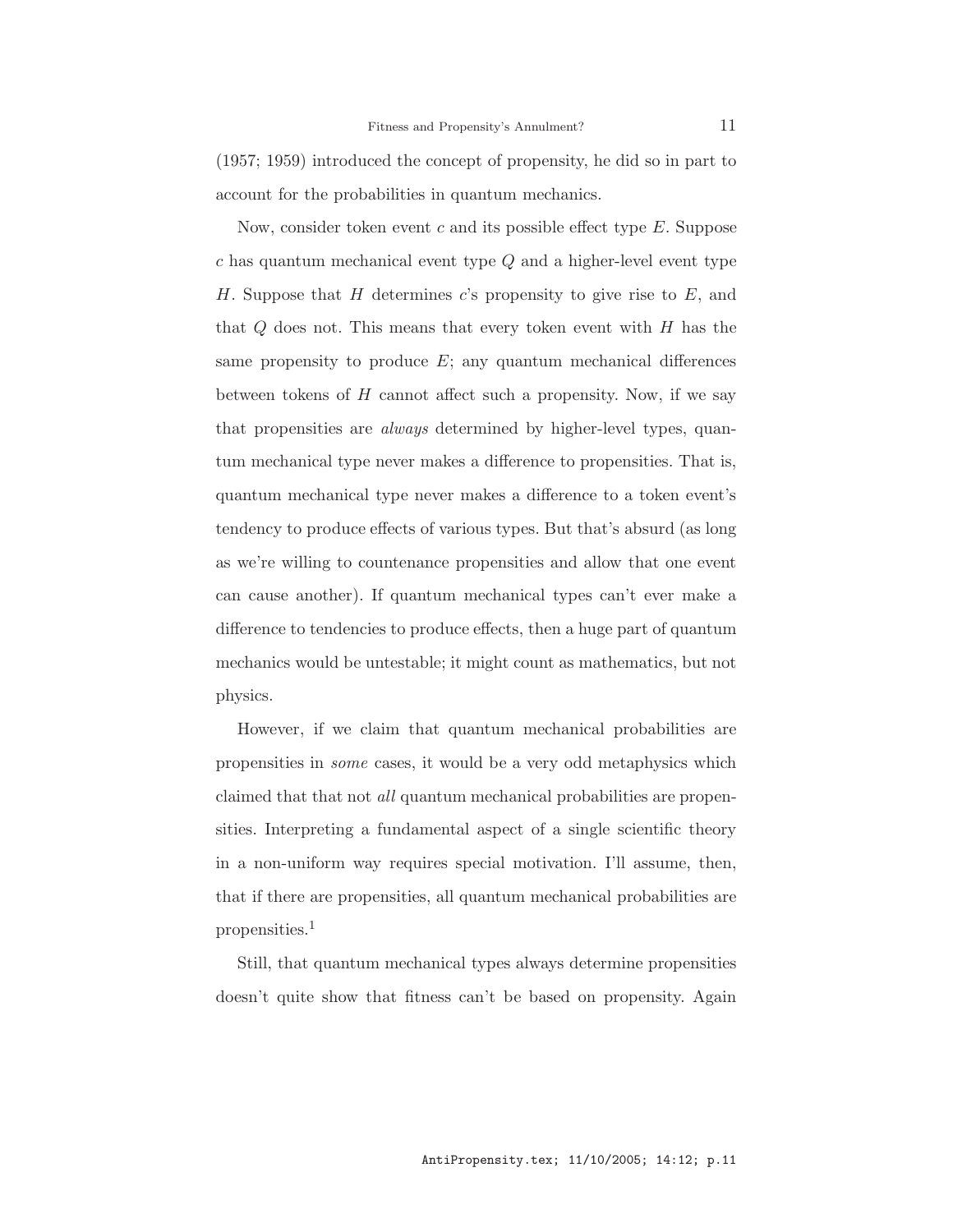suppose that token event  $c$  has quantum mechanical event type  $Q$ and higher-level event type  $H$ . Suppose that every possible token of H generates the same propensities to produce effect type  $E$ . In this case, we might as well say—at least as a shorthand—that both  $H$  and Q determine c's propensity to produce  $E^2$ . Now if such an H were the type defined by a phenotype or genotype along with the environment, and the E's corresponded to numbers of offspring, then the PIF might be vindicated. Propensities for numbers of offspring would then be determined by biological types along with the environment. The question now is whether event types defined by environments and biological types are of this kind; that's the topic of the next section.

#### 3.3. Biological propensities exhibit sensitive dependence

Whether or not it's correct that biological propensities are usually near 0 or 1, it's most plausible that these propensities are sensitive to small variations in circumstances. For example, note that the number of offspring that a flying insect has can be significantly affected by a small shift in the wind which can bring its scent to another organism, or orient it in a new direction, or hide it with a leaf as a predator flies by. Small variations in nutrients or poisons in various foods might make a big difference, too. Similar points seem to apply to other organisms plants as well as animals. The variations in environmental conditions which can make a significant difference in propensities for an organism to have various numbers of offspring would seem to be subtle and complex. It's unreasonable to think that all such variations generate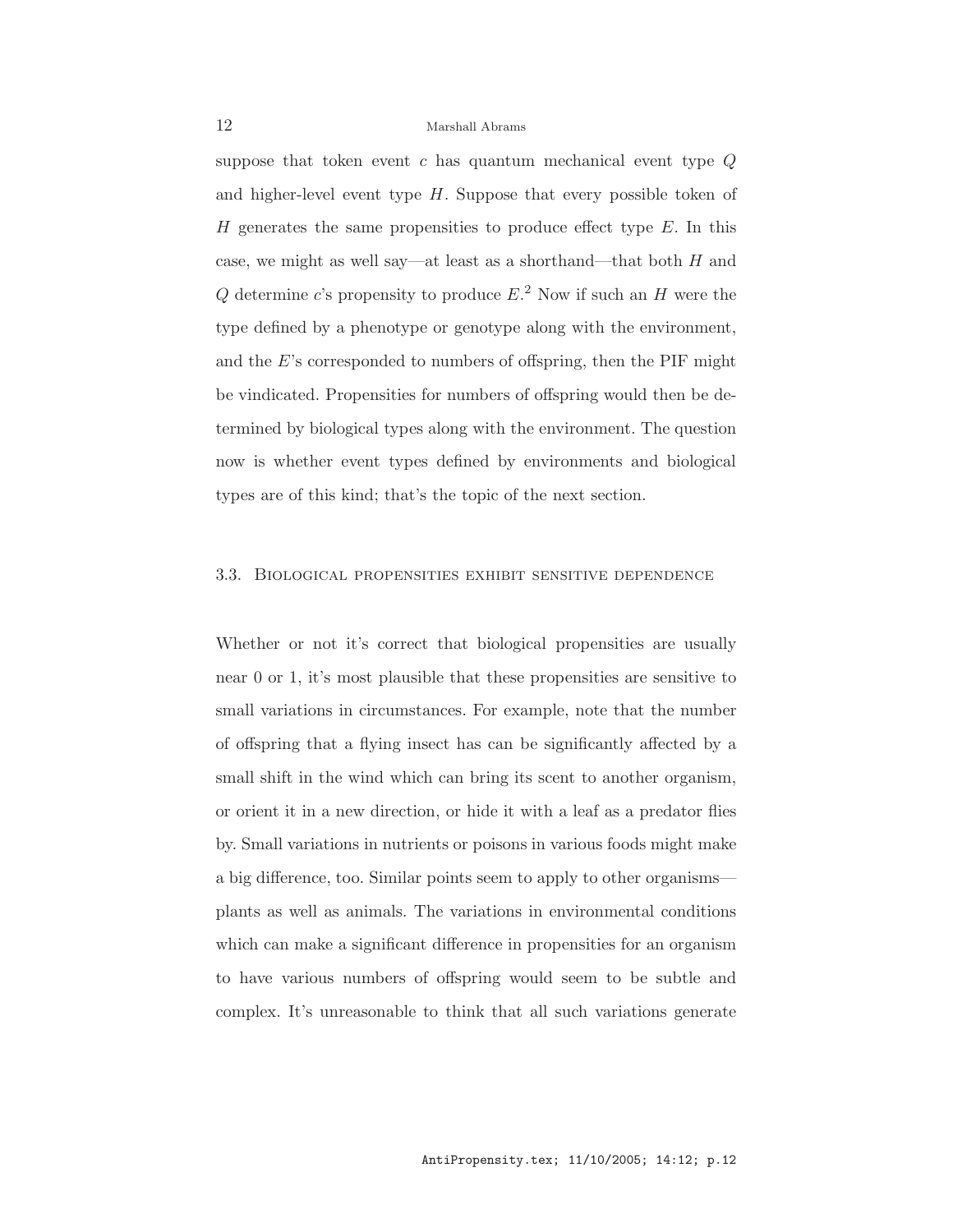identical single-case propensity distributions, or even distributions that preserve the fitness order of competing types (cf. (Weber, 2001, pp. S221f)). Thus, that an organism has a particular biological type and is in a particular environment doesn't seem to be enough to determine propensities relevant to biological success.

This means that if biological propensities are determined by higherlevel types as well as quantum mechanical types, these higher-level types are not the types that fitness is supposed to be attached to, i.e. ones constituted by the combinations of a genotype or phenotype and an environment. Though it might turn out that biological propensities are relative to fairly specific, low-level types which are nevertheless more general than quantum mechanical types, these not-very-high-level types will not be the sorts of things usually taken to explain evolution. Given that, and given that propensities would always be relative to quantum mechanical types as well, it won't hurt to take propensities to be relative to quantum mechanical types in the rest of the paper.

#### 3.4. Probability and higher-level explanations

Later sections of this paper explore the idea that fitness is based on some kind of probability other than organism effect propensity. Before going further, I want to prepare the ground for this later discussion by clarifying what kind of relationship between low-level and highlevel probabilities I think is reasonable in biology. Jackson and Pettit's (1992) example of a flask which cracks while holding boiling water provides a clear illustration from outside of biology.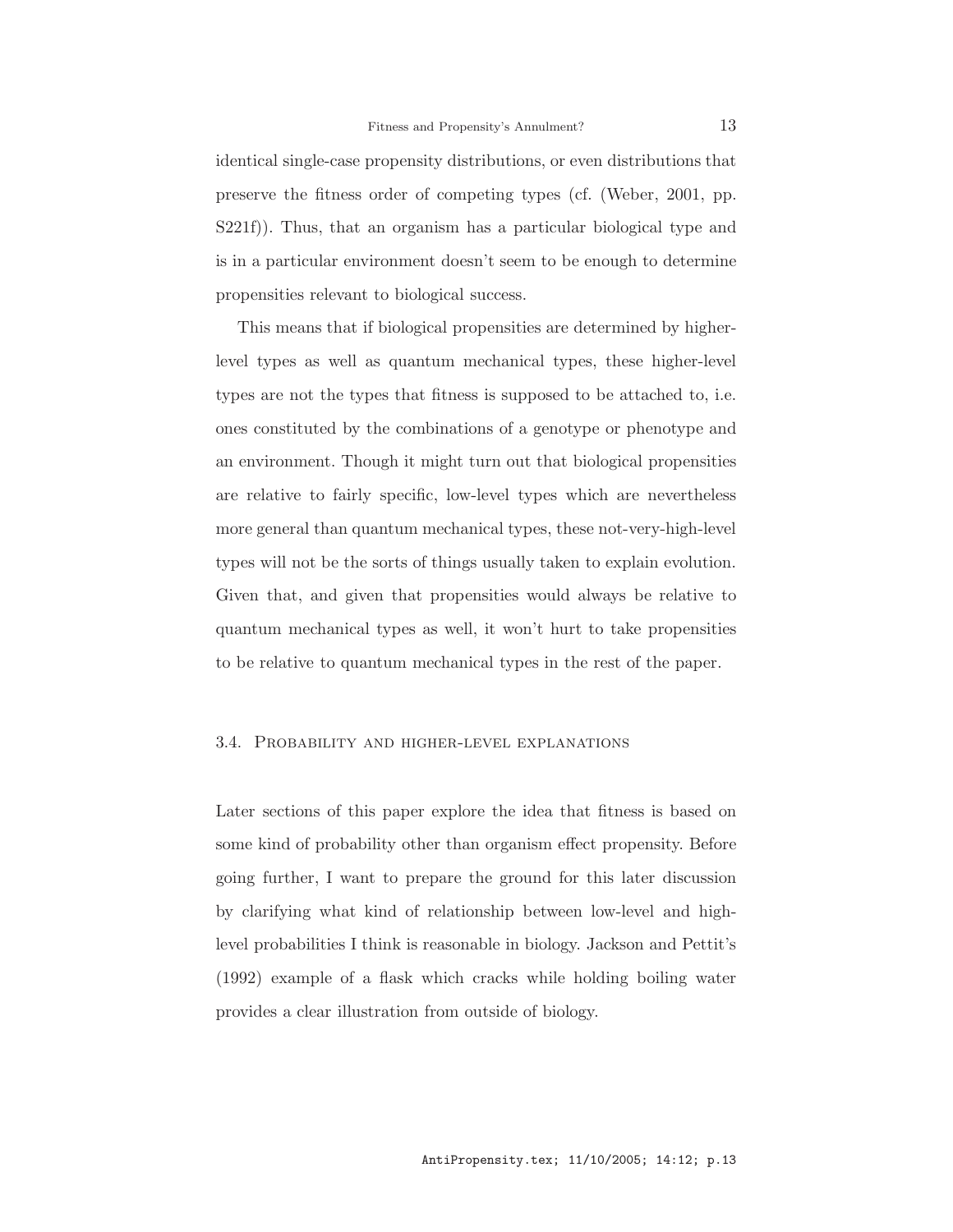When water boiling in a flask causes it to crack, it might seem that what's causally relevant to the occurrence of cracking is not the particular motions of water molecules, but simply that the water is boiling, i.e. that the average velocity and energy of molecules are above certain values. Jackson and Pettit maintain, however, that what caused the cracking in the actual world is a particular molecular motion; it's not the property of boiling that caused the actual cracking to occur. They argue that it may nevertheless be informative and explanatory to cite the mere fact that the water was boiling. Why? Because given that the water was boiling, some molecule or other was "more or less bound to" cause the flask to crack (p. 11). Here "more or less bound to" plausibly means "gives a high probability to". Thus an explanation in terms of the fact that the water was boiling implicitly involves an assumption that there is a probability distribution over sets of molecular motions, a distribution which gives the set of molecular motions which would cause the flask to crack a very high probability.

Assume that the numeric value of the probability of cracking conditional on water boiling is at least a little bit different from the value of the propensity of cracking, conditional on the actual molecular motions. (Jackson and Pettit seem to assume that the molecular interactions are deterministic, in which case the latter number is 1). Then by an incompatible causal powers argument like the one given above, the probability of cracking conditional on boiling cannot be single-case propensity. This, we'll see, parallels my view that at least some of the probabilities which allow fitness to explain evolution are not organism effect propensities.<sup>3</sup>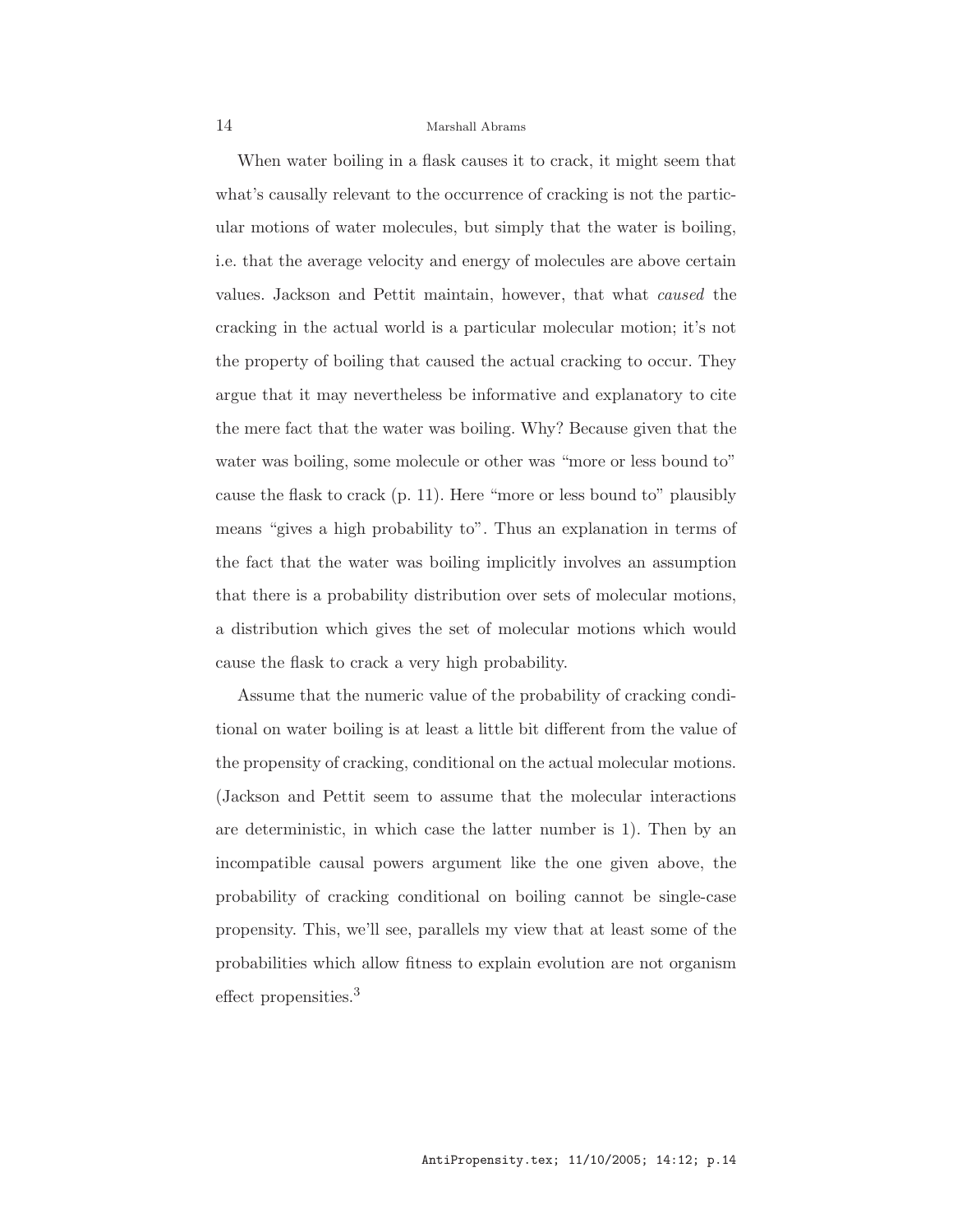## 3.5. Biological propensities are extremal

It's reasonable to think that propensities relative to the quantum mechanical type of a die toss would be very close to 0 or 1 (though see Section 3.7). That indeterminism relative to lowest-level *trial* event types usually adds up to near-determinism concerning outcome event types above the atomic level is suggested by countless causal interactions we observe every day. There is as much quantum mechanical indeterminism in the processes that govern the tossing of a ball, prima facie, as there are in the processes that govern the tossing of a die. Yet the behavior of the ball approximates that specified by simple Newtonian laws. The reason is that although outcomes concerning a single particle have nontrivial propensities, these propensities generally combine mathematically to produce propensities near 0 or 1 for outcomes involving many particles (cf. (Levi, 1983), (Rosenberg, 1994, Ch. 4), (Glennan, 1997), (Graves et al., 1999)). There are exceptions to this pattern of "effective determinism", for example involving Geiger counters. However, these exceptions are rare, and they are usually the result of very careful design. The many processes making up an organism and its environment are implemented by large numbers of atoms, and hence it would be reasonable to think that they are as nearly-deterministic as balls and automobiles. Thus it is also reasonable to think that the propensity for the organism to have, say, 4 offspring, relative to a token trial, is either 0 or 1. Then, clearly, single-case propensities would not provide a suitable basis for a theory of fitness.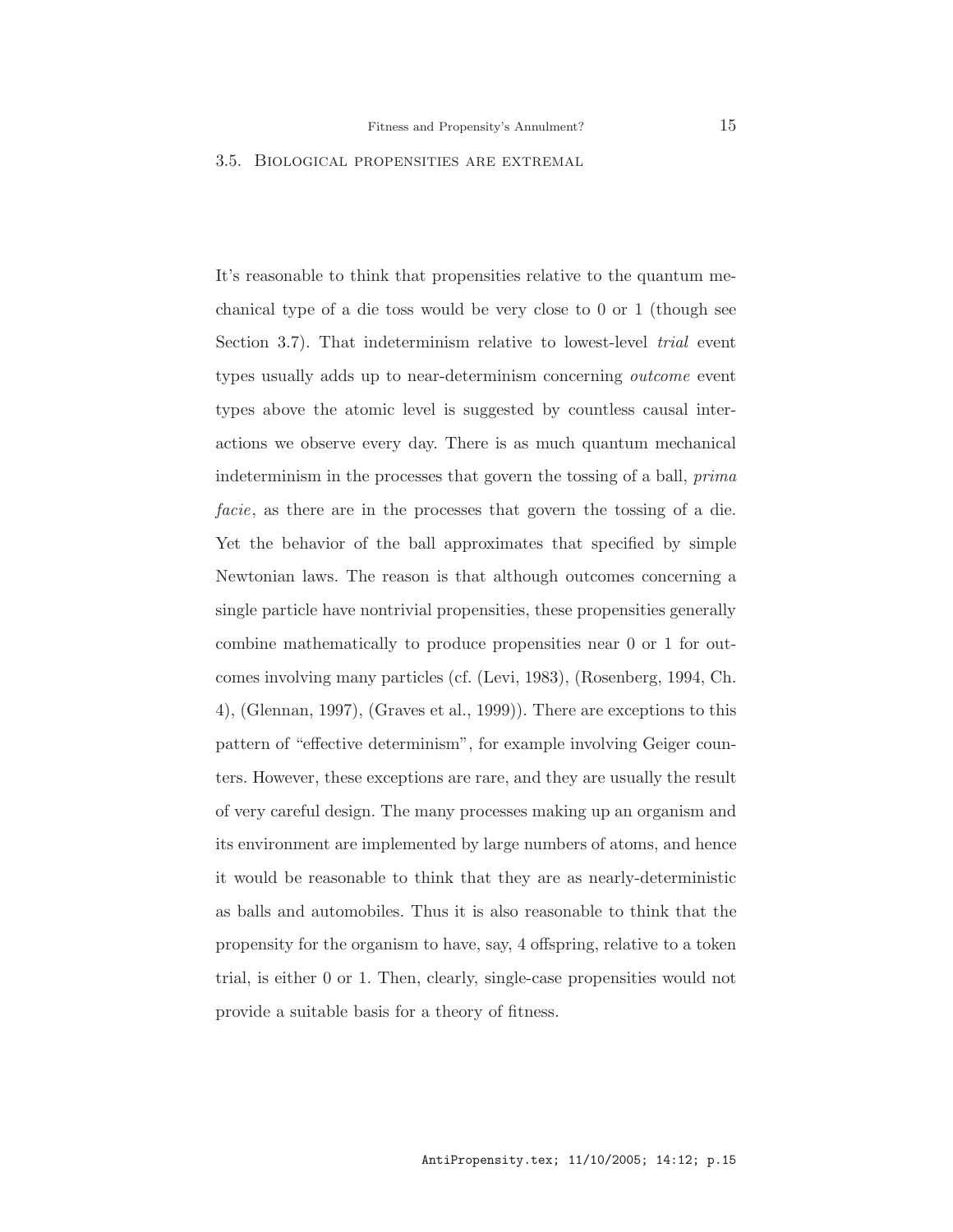#### 3.6. An illustration of effective determinism

It will be useful to have in mind a concrete story to flesh out the picture I've been sketching. Brandon's ((2004) discussion of Beatty's (1984) moth example provides a nice starting point.

In Beatty's example, a group of moths lives in a forest in which 40% of the trees have light bark and 60% of the trees have dark bark. The trees are distributed in a way which we would naturally be inclined to call "random" within a region in which all of the moths remain. The moths are either dark or light and are subject to predation by birds which hunt by sight. Consider a dark moth and a light moth both sitting on a light tree. Should we say that the dark moth's fitness is lower than the light moth's, since while on that tree it is more easily visible to birds? Or should we say that the dark moth's fitness is greater, since there are more dark trees than light trees? The answer that Brandon's (2004) discussion suggests is that if the moths fly around in such a way that the "statistical average" (p. 23) of moths' backgrounds depends on the proportions of light and dark trees, then the fitness of a dark moth, even one sitting on a light tree, can be greater than the fitness of any light moth, including one on the same tree. It is then not the dark moth's current position on the light tree but more general facts that determine its fitness.

Although I am in sympathy with this conclusion, I do not think that single-case propensities will give it to us, given that they are conditional on token trials (cf. (Graves et al., 1999)). Particular moths will not necessarily spend time in front of light and dark trees in proportions that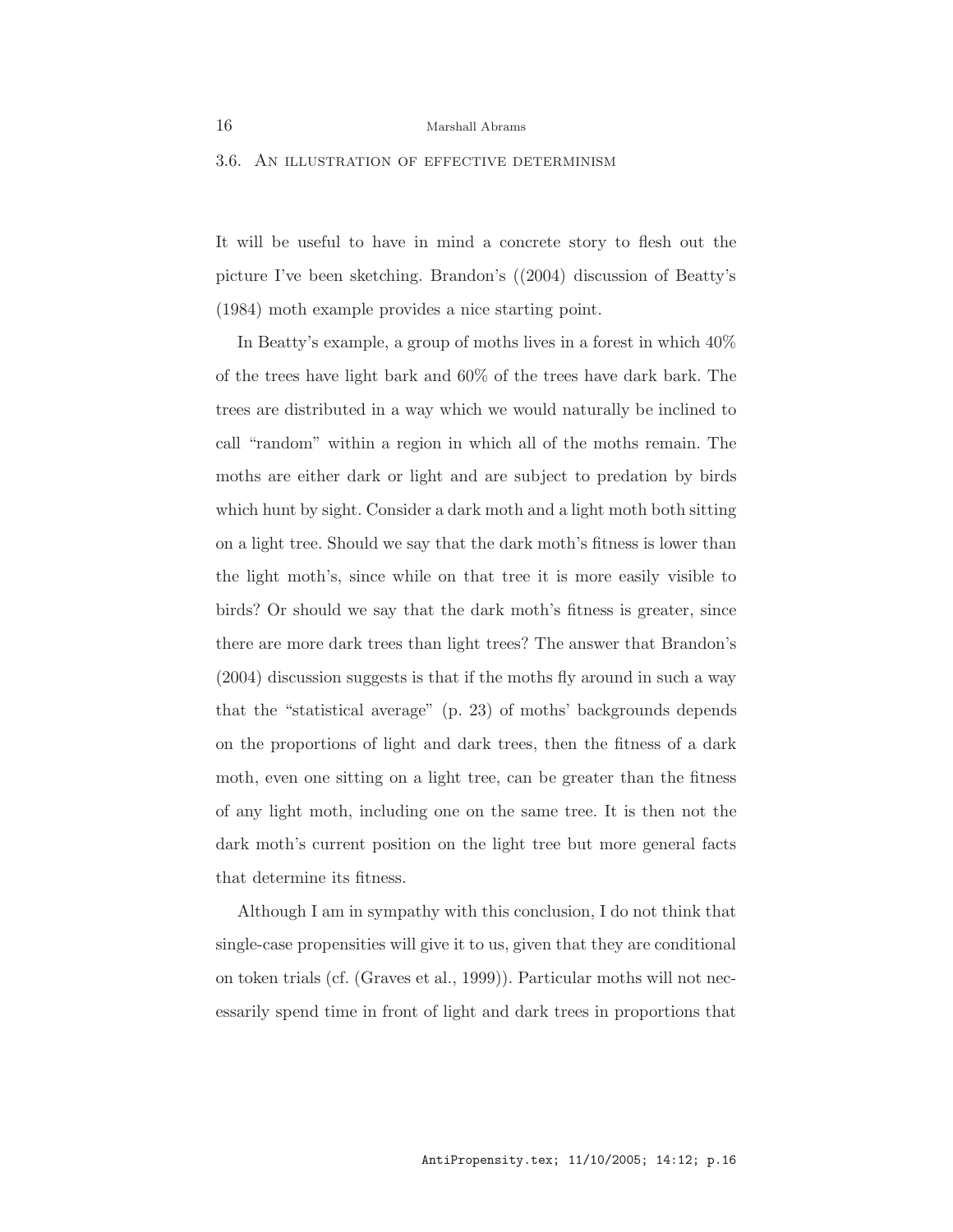reflect the proportions of trees in the forest. One dark moth may end up alighting on light trees more often than dark trees, for example, despite the fact that there are more dark trees. How might this come about? First, a fertilized moth egg interacts with various actual environmental inputs to develop, eventually, into a moth with a particular internal physiology, etc. Subtle differences in environmental inputs may lead to genetically identical moths being physically different in subtle or not so subtle ways. For the adult moth, internal processes interact with stimuli from the environment and air currents to produce the precise behavior of the moth from moment to moment. Stimuli from the environment are in turn determined by the internal processes of other animals and plants in interaction with abiotic elements of the environment. Each of the many processes alluded to here are made up of large numbers of atoms, and hence it is reasonable to think that nothing in this picture is significantly indeterministic. Thus the propensity for a particular moth to spend time in front of the actual sequence of backgrounds in which it is found is near 1. A similar argument leads to the view that the behavior of each particular predatory bird is also effectively deterministic, so that the fate of a given moth is effectively determined. Thus there is a propensity near 1 for a particular moth to have exactly the number of offspring that it has.

#### 3.7. What if biological propensities are not extremal?

Sections 3.1–3.6 gave reasons for thinking it plausible that single-case propensities are a negligible part of the basis of fitness since they are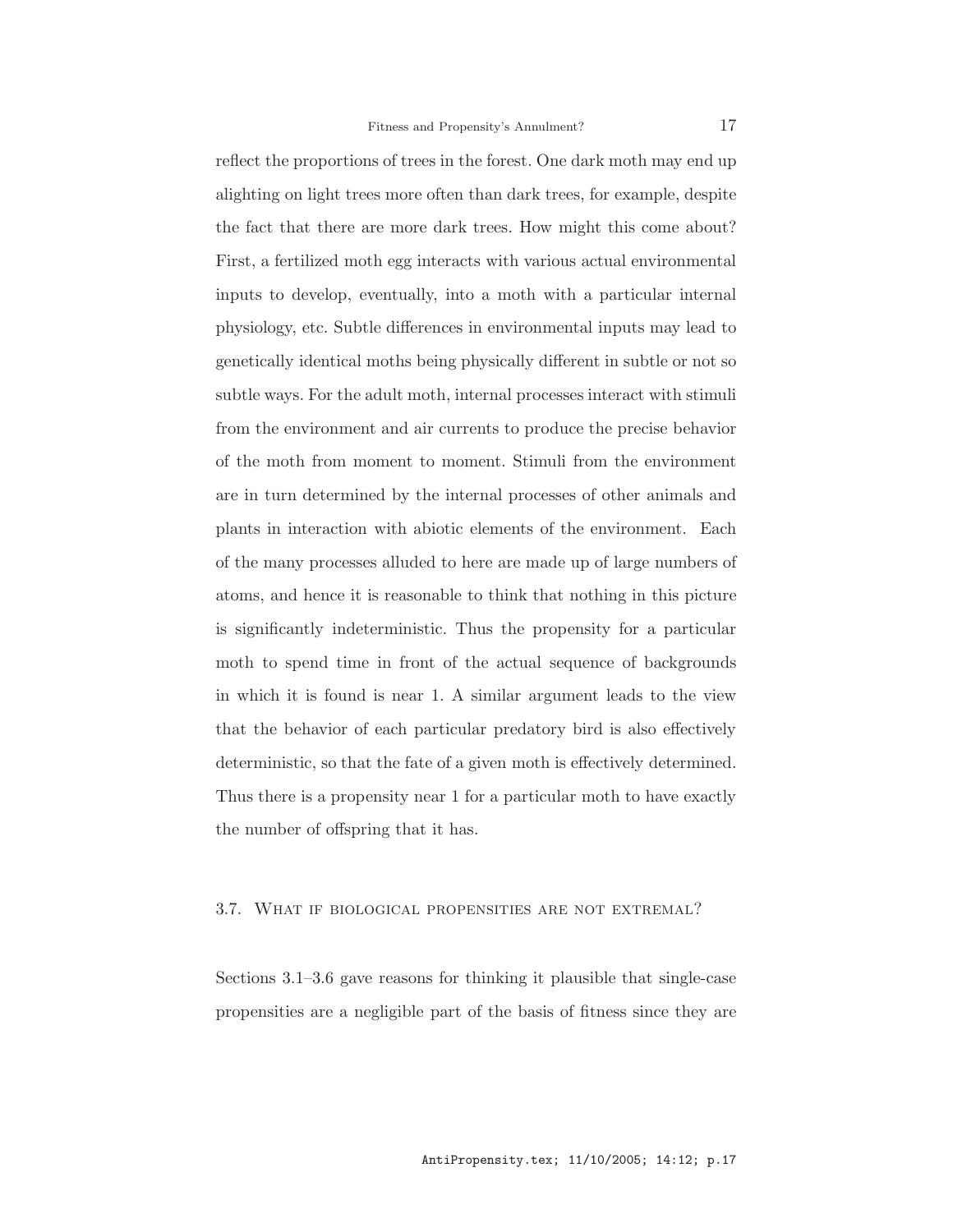nearly always 0 or 1. One might, however, feel that biological processes are different from baseballs and automobiles in ways that allow nontrivial single-case (organism effect) propensities for higher-level outcomes to arise. The problem is that even if significant quantum mechanical indeterminism infected biological processes, we would still need organism circumstance probabilities—in effect, probabilities for organisms to experience various organism effect propensity distributions. In order to make sense of the suggestion that the probabilities underlying fitness depend only on indeterminism in organism effects, one would have to argue that within a given environment, indeterminism always intervenes in processes in such a way that that the resulting propensities for numbers of offspring are the same, no matter what particular circumstances an organism began in (or that at the very least that the order of fitnesses of types was the same). But as pointed out above  $(\S 3.3)$ , the sensitivity of biological propensities to variations in circumstances makes this implausible.<sup>4</sup>

## 4. Fitness depends on organism circumstance probability

The preceding sections show that the propensity interpretation of fitness is at best incomplete. What's needed to save the general approach pioneered by the PIF is an objective probability distribution over circumstances in which organisms find themselves. Without that there will be no fact of the matter about which biological types are likely to enjoy greater reproductive success. That is, in one sense of "fitness", if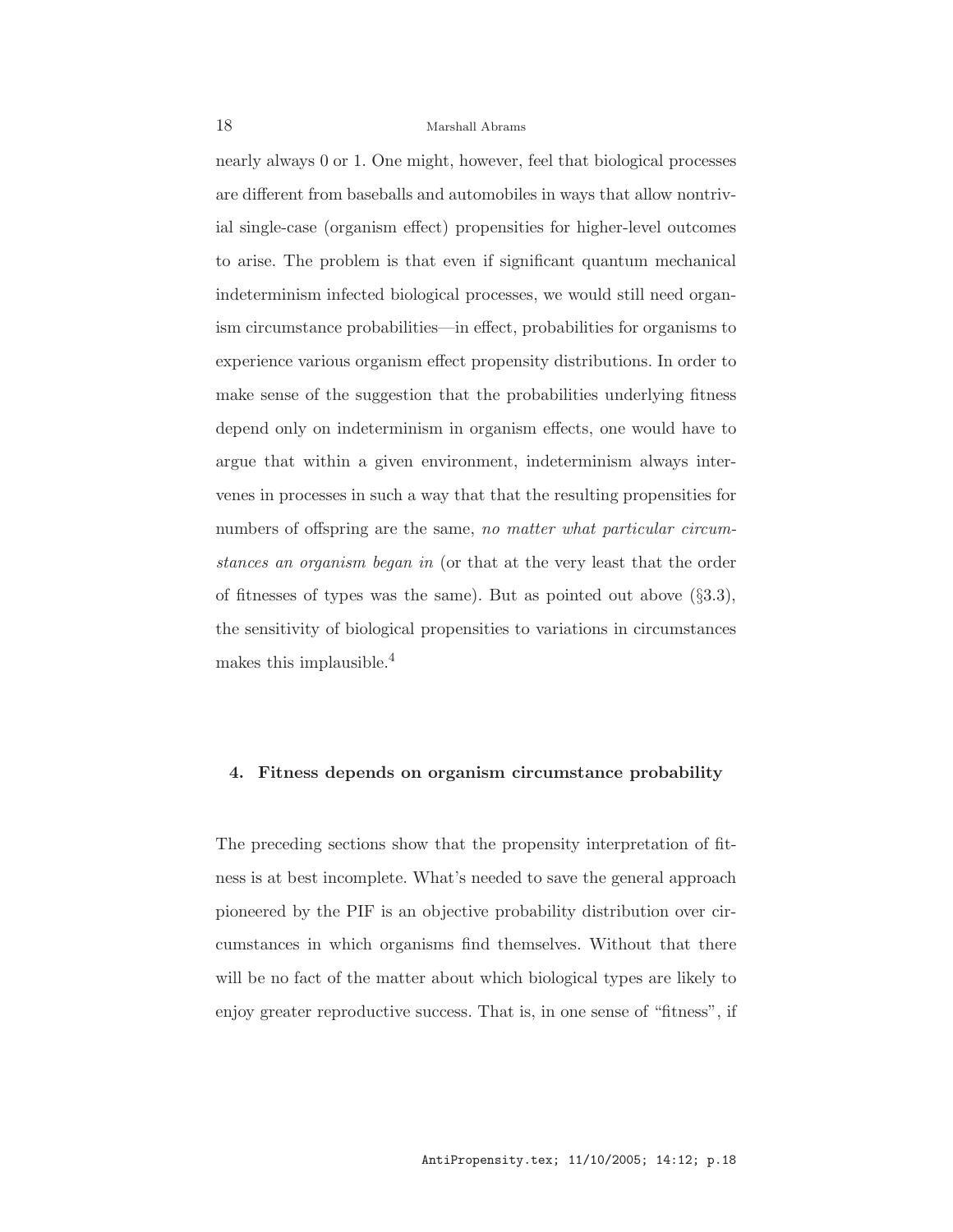there is no such objective probability distribution, one type cannot be fitter than another. For the fact that an organism has a certain type and is in a given environment will not in itself make for determinate propensities for numbers of offspring. Thus, in order to understand what natural selection is we need to know what kind of probability is involved in a distribution over particular circumstances organisms find themselves in.

Organism circumstance probabilities will be, to a first approximation, probabilities of (types of) conditions, states, events, etc. which (a) are not caused in part by the organism itself, and (b) whose presence or absence can make a difference to what effects the organism does cause. I intend "can make a difference to what effects. . . " to mean also "can make a difference to propensities for effects," in case organism effect propensities sometimes have values other than 0 and 1. More precisely, it will simplify matters to apply "organism circumstance probabilities" only to probabilities of conditions, states, etc. at the point in time when the organism begins, i.e. at the time of its conception. These circumstances can include the initial state of the organism at conception. If the subsequent processes relevant to reproductive success are effectively deterministic, then there is no loss in focusing on the time of conception, since circumstances at that time determine later circumstances. If processes subsequent to conception are significantly indeterministic, then although it is not determined exactly which relevant circumstances later in life might occur, still, circumstances at the time of conception determine single-case propensities for such later circumstances (i.e. single-case propensities conditional on circumstances at the time of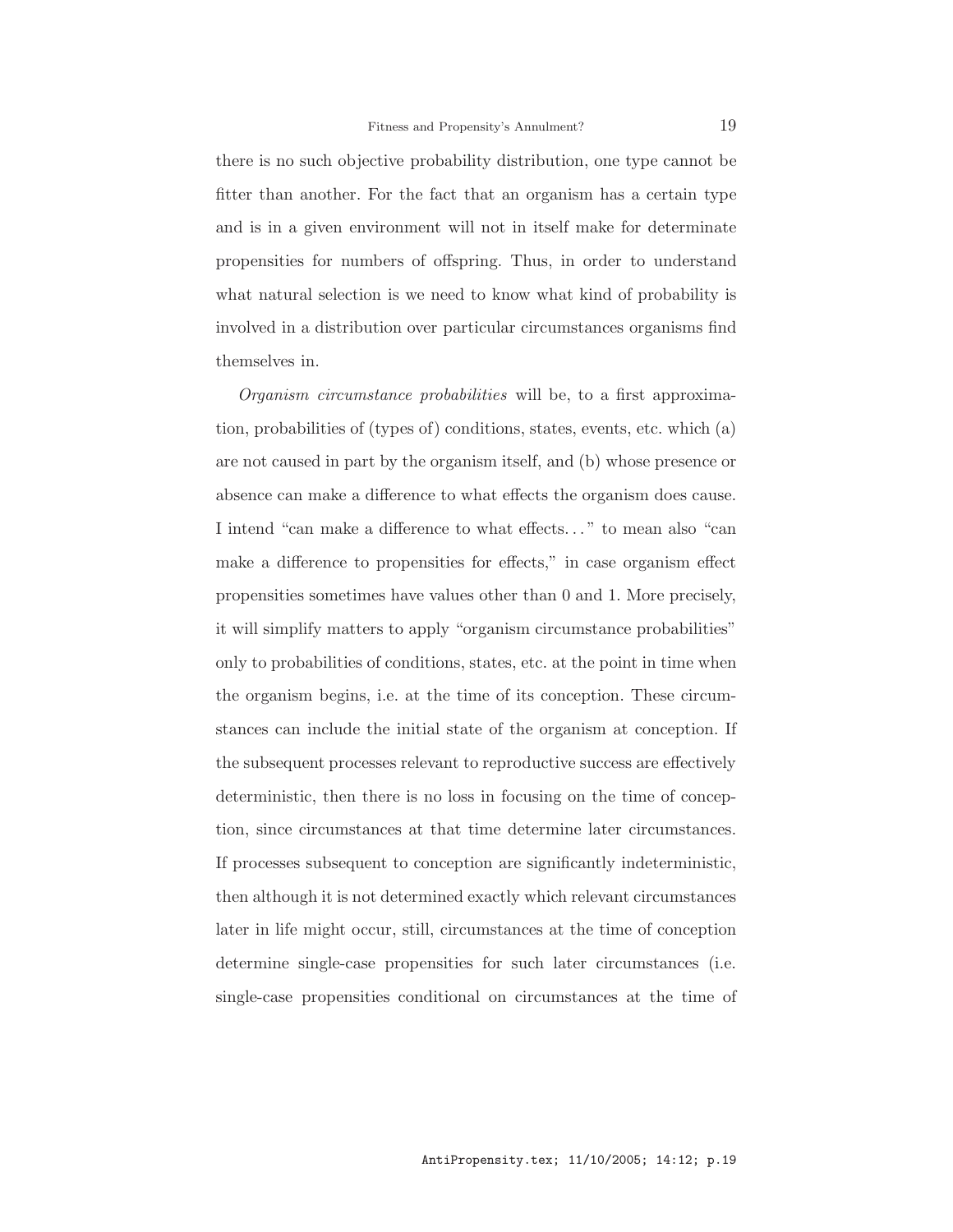conception). Thus whether or not is true, as argued in Sections 3.1– 3.5, that single-case organism effect propensities nearly always take values of 0 or 1, organism circumstance probabilities would be needed to make fitness determinate.<sup>5</sup>

If organism effect propensities are limited to values of 0 and 1, then organism circumstance probabilities are all of the probabilities relevant to fitness. If organism effect propensities sometimes take other values, then the overall probability of an offspring count for a given genotype or phenotype is the weighted average of the organism effect propensities for that offspring count, the weights being organism circumstance probabilities for various circumstances in a given environment. If we represent the organism effect propensity for a given organism type to have k offspring in circumstance i as  $P_i$ ( $O = k$ ), and use  $P(S = i)$  for the organism circumstance probability that an organism of that type is in circumstance  $i$ , then the expected number of offspring for the type is

$$
\sum_{k=0}^{\infty} k \sum_{i} \mathcal{P}_i(O=k) \mathsf{P}(S=i).
$$
 (2)

Here  $\sum_i \mathcal{P}_i$   $(O = k)P(S = i)$  is the objective probability that an organism will have k offspring; it plays the role that propensity alone plays in formula (1). It is this overall, composite probability which would bear the right sort of relationship to relative frequencies of offspring counts for a given genotype or phenotype. It is what would capture what is common to explanations of the relative success of fitter types over less fit types, and thus it is this probability which fitness, in the present sense, should be a function of.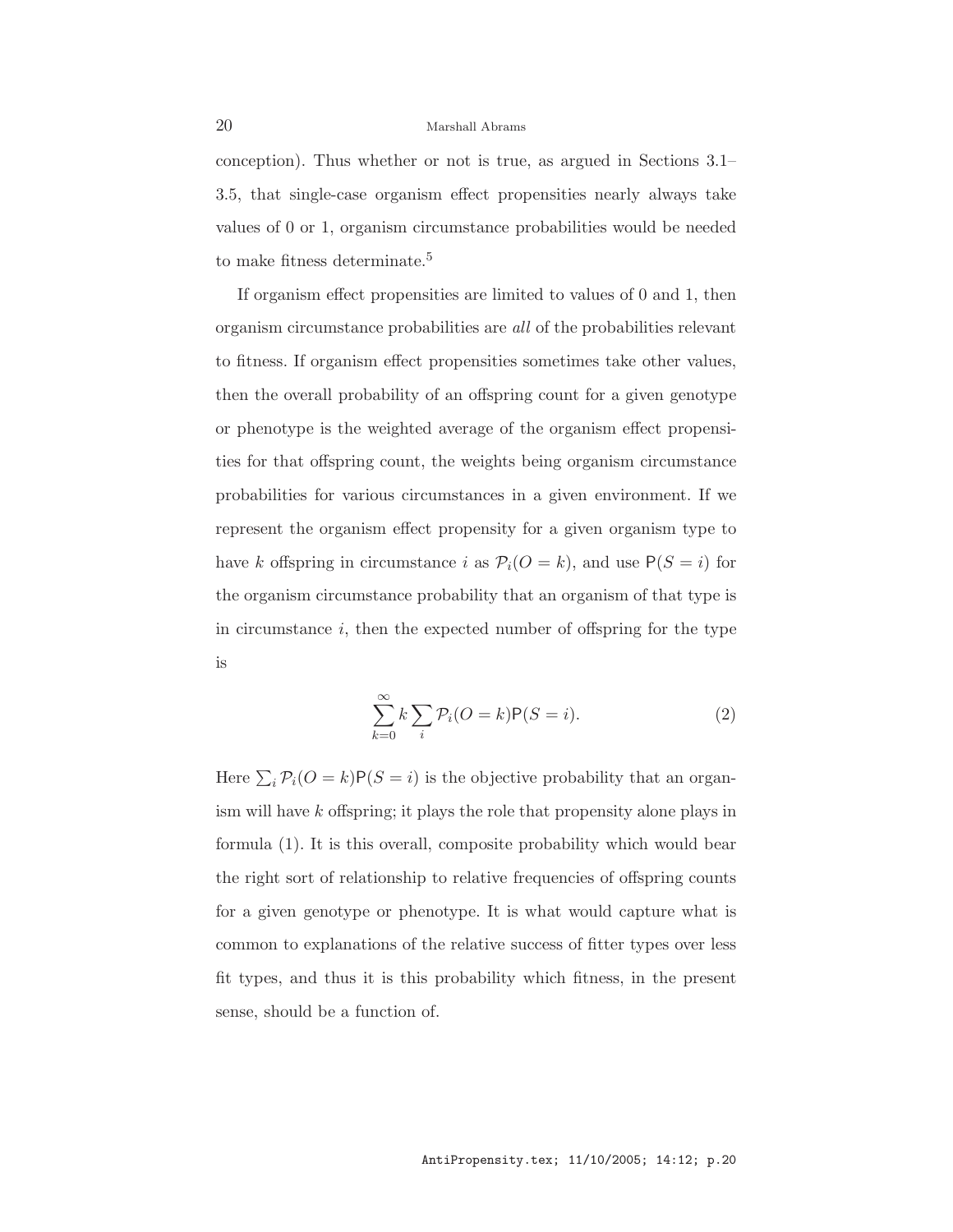Organism circumstance probabilities are analogous to various other kinds of probabilities that one encounters in evolutionary theory. These are probabilities that an organism will encounter some general kind of situation labeled a "habitat", a "patch", or an "environment" within a larger environment in which a population ranges (e.g. (Roughgarden, 1979, Chs. 12, 13), (Brandon, 1990, Ch. 2), (Gillespie, 1998, §3.6)). Such probabilities might be called "patch-distribution probabilities", but are usually described as, for example, migration probabilities or probabilities concerning habitat choice by an egg-laying parent. In models using such probabilities, it is often useful to define "fitness" relative to each patch. Note, though, that differences of fitness in this sense of the term cannot by themselves explain the evolution of a population; the patch distribution probabilities are essential to determining probabilities concerning relative success of competing organism types. Thus, there is in such models, at least implicitly, a more comprehensive sense of fitness for each type, defined across all of the patches in the larger environment. A less detailed model might use "fitness" only in this comprehensive sense. Whatever terminology it is that is convenient in a particular modeling context, it is this more general sense of fitness which would be capable of explaining evolution on its own (even if, say, drift and mutation played no role in evolution). In any event, note that the analogy between what organism circumstance probabilities concern and the relatively large scale patches referenced in evolutionary models is imperfect. I've argued that outcomes relevant to fitness are sensitive to small variations in circumstances. That means that circumstances are fleeting states with small spatial extent. Thus unlike the patches in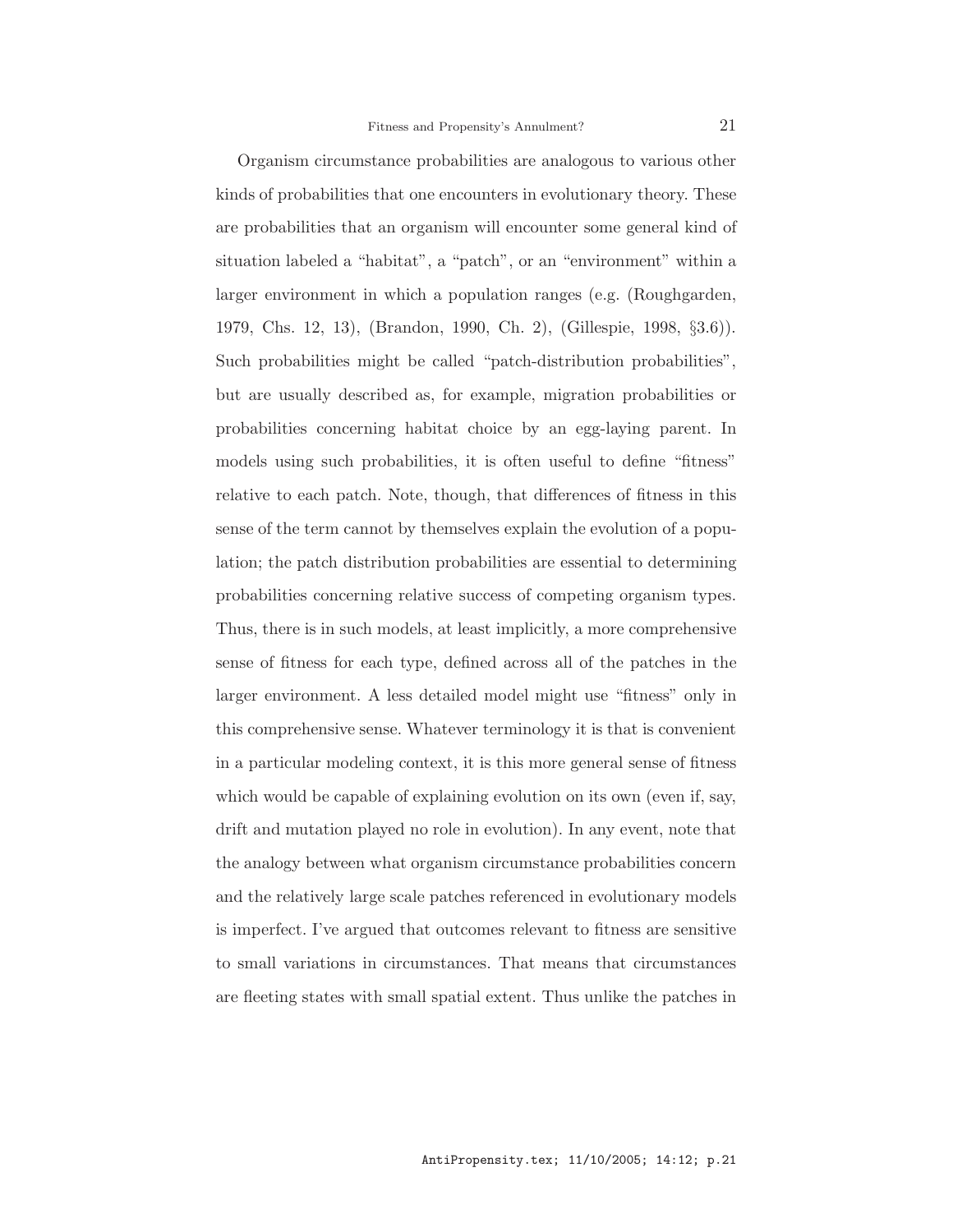many evolutionary models, different organisms hardly ever experience the same circumstances.

#### 4.1. Organism circumstance propensity?

The approach pioneered in the propensity interpretation of fitness faces a challenge which has not generally been recognized before now, the challenge of explaining the source of organism circumstance probabilities. While it's not the point of this paper to answer this challenge, I do want to briefly suggest questions that would face the most obvious of responses, namely a proposal that organism circumstance probabilities are single-case propensities.

First, if I'm right that biological propensities are generally very close to 0 and 1, do arguments similar to mine apply to propensities for organism circumstances? Organism circumstance propensities whose values were usually 0 or 1 would not seem to be able to help us understand fitness.

Apart from that issue, two very basic questions must be answered to make sense the suggestion that organism circumstance probabilities are propensities: First, what trial tokens determine the propensities? Second, what are the outcomes governed by the propensities? Recall, for comparison, that for organism effect propensities a trial token was the conception of an organism in its surrounding environment, while outcomes were defined in terms of numbers of offspring. For organism circumstance propensities, a rough answer to the second question is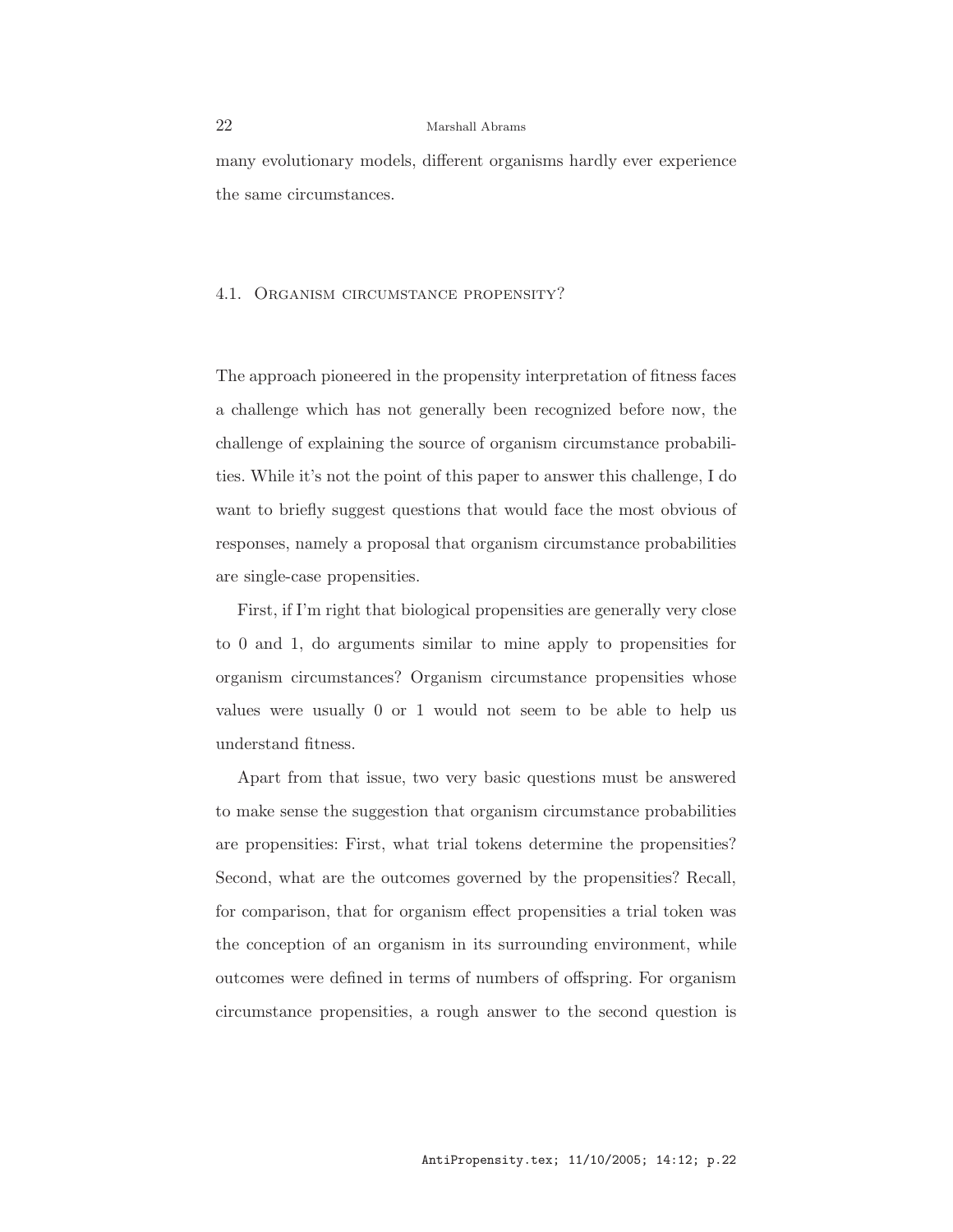not hard to provide: An outcome is a state of the environment and an organism at the time of a conception.

The answer to the first question is less clear; what are the relevant trial tokens? One natural suggestion would be to take a trial which generates organism circumstance propensities to have to do with actual organisms which are potential parents. The propensity for a conception in circumstance C would be a propensity for a particular parent to conceive an offspring in  $C$ . Thus for a haploid species the trial which generates organism circumstance propensities might be the conception of such a potential parent along with its surrounding environmental circumstances. An organism circumstance trial would then be the same sort of thing as an organism effect trial, but one generation back. Still, why is that the relevant trial? Why not take the trial to have to do with the potential parent and its environment at some intermediate point in the parent's life? Why not some even earlier trial, perhaps involving a grandparent? (Note also that for a diploid species the relevant trial might have to involve two parents, and that the two parents' conceptions could occur at different times.)

Just as organism effect propensities are affected by an organism's circumstances, organism circumstance propensities would be affected by the earlier circumstances involved in earlier trial tokens. Thus it seems that different earlier trials could generate different organism circumstance propensities. But an organism circumstance probability distribution relevant to fitness should be a distribution over all conceptions in a population for a relatively long period of time. It's that kind of distribution which would be relevant to the combined process that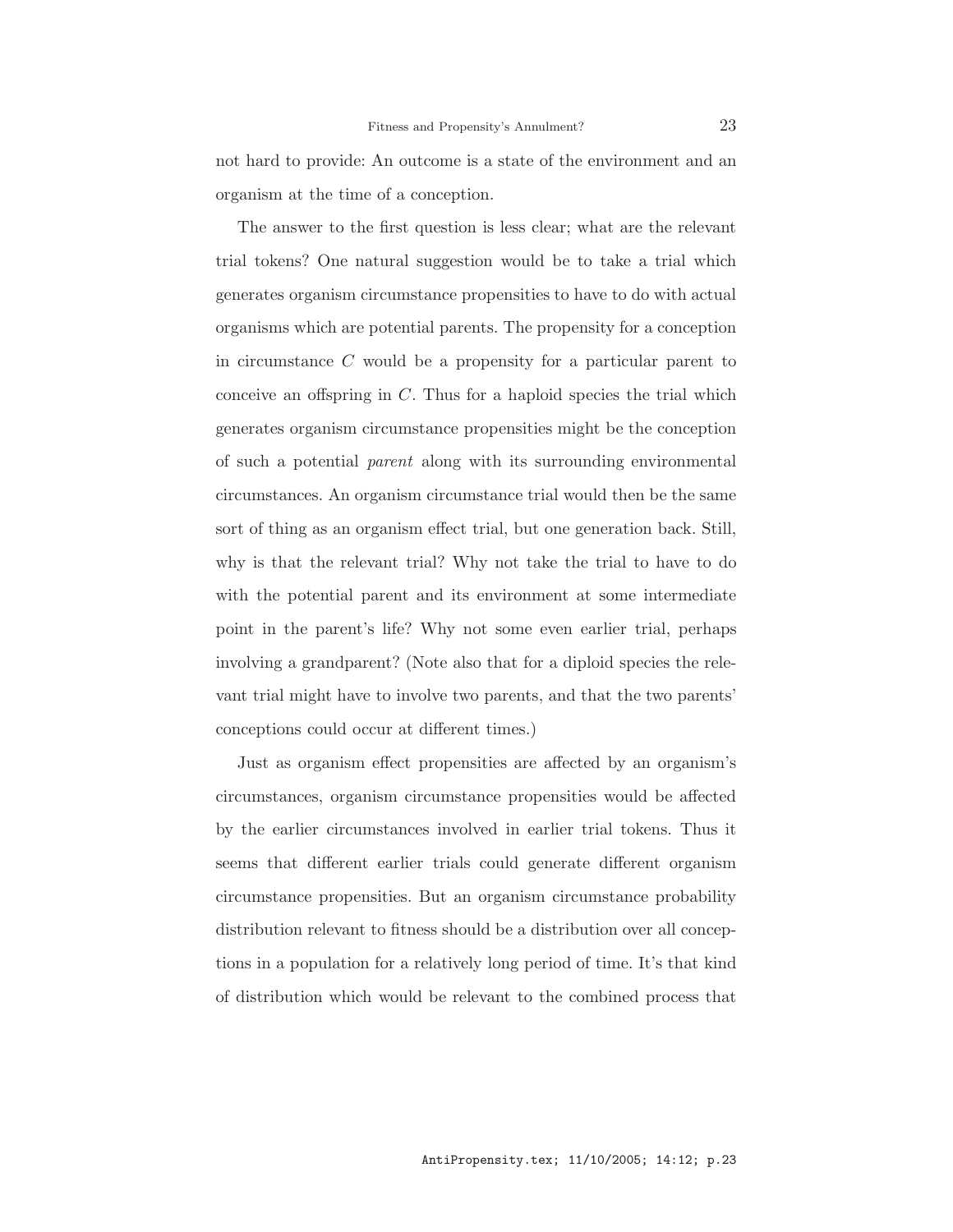is natural selection. The question then arises: Would we need a probability distribution over the earlier trial circumstances which determine organism circumstance propensities? Does this lead to a regress?

Others may have answers to these questions. My approach has been to develop an account of organism circumstance probabilities which does not require single-case propensities. This account uses an interpretation of probability which I call "mechanistic probability", based partly on ideas in (Strevens, 2003). I feel that it's difficult to do justice to my approach in a few sentences, and I won't try to describe it here; see (Abrams, 2000; Abrams, 2005). Other ideas about fitness which seem promising include Millikan's (2000) ideas about persistence of frequencies in an environment, and ideas from statistical mechanics discussed by Weber, Rosenberg, and Bouchard (Weber, 2001; Rosenberg, 2001; Bouchard and Rosenberg, 2004).

#### 4.2. Fitness is not a simple average of actual propensities

One last clarification: The view that fitness is determined by an organism circumstance probability distribution has an obvious but superficial similarity to an idea which goes back to the earliest formulations of the PIF. Mills and Beatty (1979) defined the fitness of a genotype as the average of the fitnesses of individual organisms with that genotype, where fitnesses of individuals are expected numbers of offspring computed using propensities. The most plausible reading of this would take the average to be over fitnesses of actual organisms with the genotype in question, each organism's fitness being weighted equally (cf. (Sober,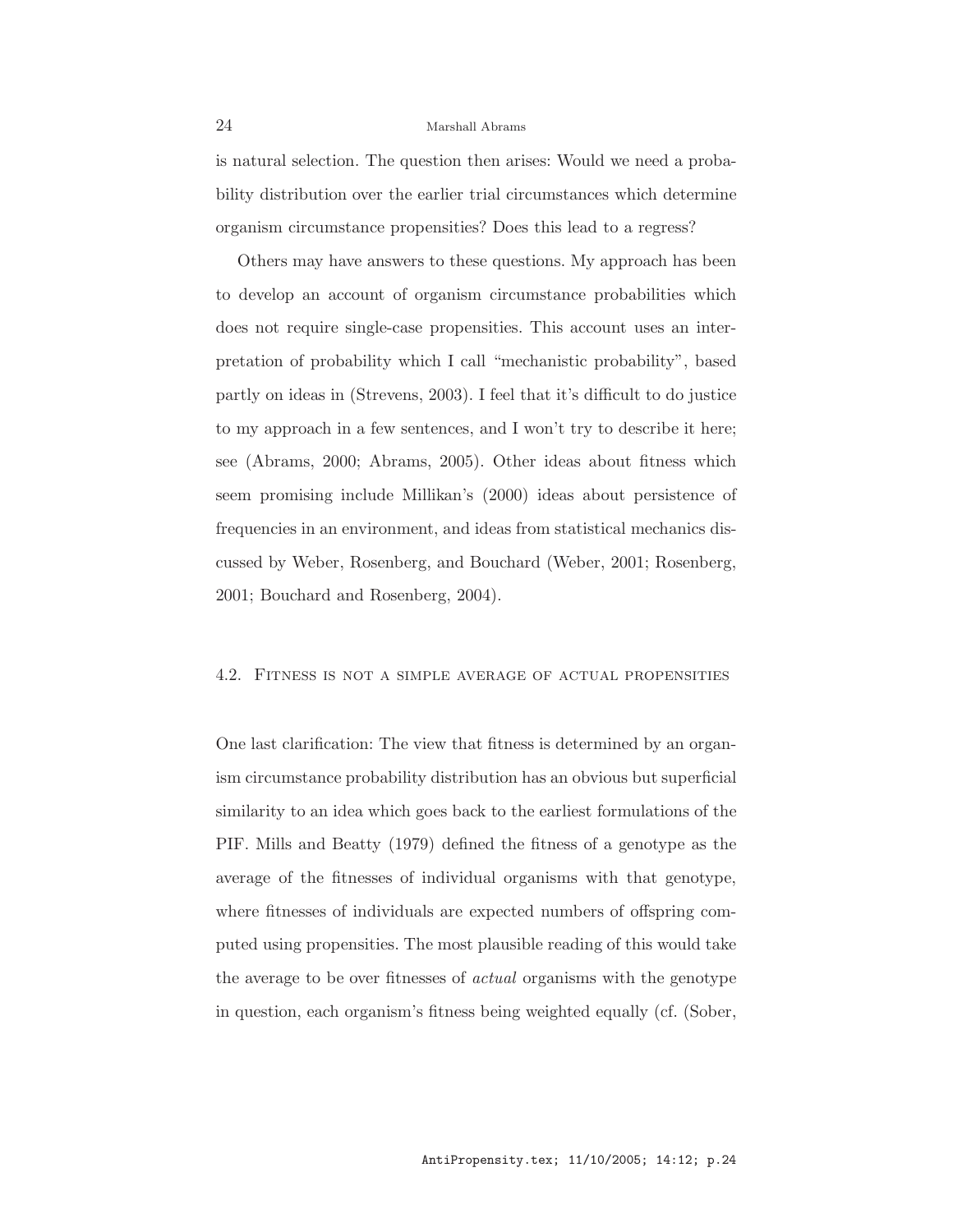2000, §3.6), (Rosenberg and Bouchard, 2004) (Bouchard and Rosenberg, 2004)). If all lowest-level propensities were 0 or 1, such a genotype fitness would amount to no more than the average of actual numbers of offspring. This would be tantamount to a return to the original definition of fitness to which the PIF was a reaction, which is not a viable option. However, even if nontrivial indeterminism infected biological processes, the Mills and Beatty actual average approach wouldn't work.

Let's simplify the moth example by letting it be large insect eggs rather than moths which are dark or light. Again 40% of trees have light bark and 60% have dark bark. Suppose that in one or several generations, many dark eggs happen to be laid on light-colored trees, thus giving each such dark egg a higher propensity to be eaten and a lower propensity-based expected number of offspring. Our concept of fitness should allow this to happen sometimes even if there is a general sense in which dark-egg insects are fitter than their light-egg conspecifics (perhaps partly because there are more dark trees than light trees, etc.). But if this kind of idiosyncratic occurrence is possible sometimes, it should be possible even over many generations. The problem is that a definition of fitness as the actual average of expected numbers of offspring makes it impossible for there to be such idiosyncrasies in circumstances organisms experience—idiosyncrasies which do not accord with fitness. Whatever fitness is, it should allow what is actual to depart from what fitness differences would predict. The view that I am advocating, in contrast, emphasizes the need for an explicit, principled account of organism circumstance probabilities.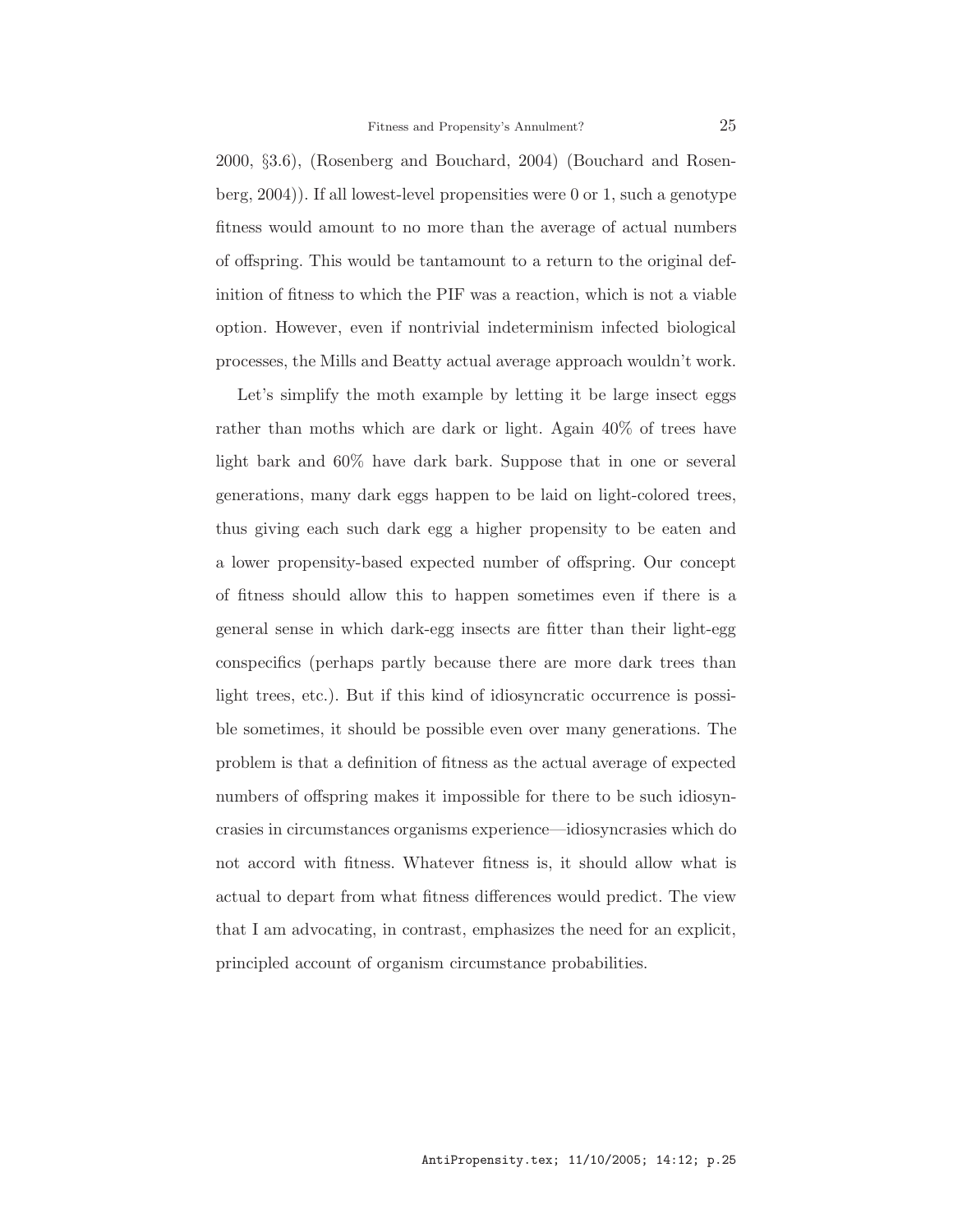## 5. Conclusion

I've argued that because of reference class problems, (single-case) organism effect propensities either do not exist, or else there are good reasons to think that they cannot ground fitness (because they are nearly always 0 or 1). In addition, I've argued that whether or not organism effect propensities are nearly always 0 or 1, organism circumstance probabilities must play a major role in constituting fitness. Those who want to give an account of fitness in terms of objective probabilities face the challenge of providing an account of organism circumstance probabilities.

I suggest now that the public record of the marriage of fitness and organism effect propensities be changed to show that the two were never properly married, or at the very least were never married only to each other. (Theoretical marriages obey their own rules.) Nevertheless, the propensity interpretation of fitness was and remains an important advance in thinking about fitness. If those who championed a fitnesspropensity union were mistaken, they may not have been wholly wrong. There are difficulties to be overcome by an account of fitness in terms of objective probability, but if they can be overcome, it may turn out that the mistaken marriage announcements were due only to a case of mistaken identity, and that a member of the objective probability family other than organism effect propensity was part of fitness's basis.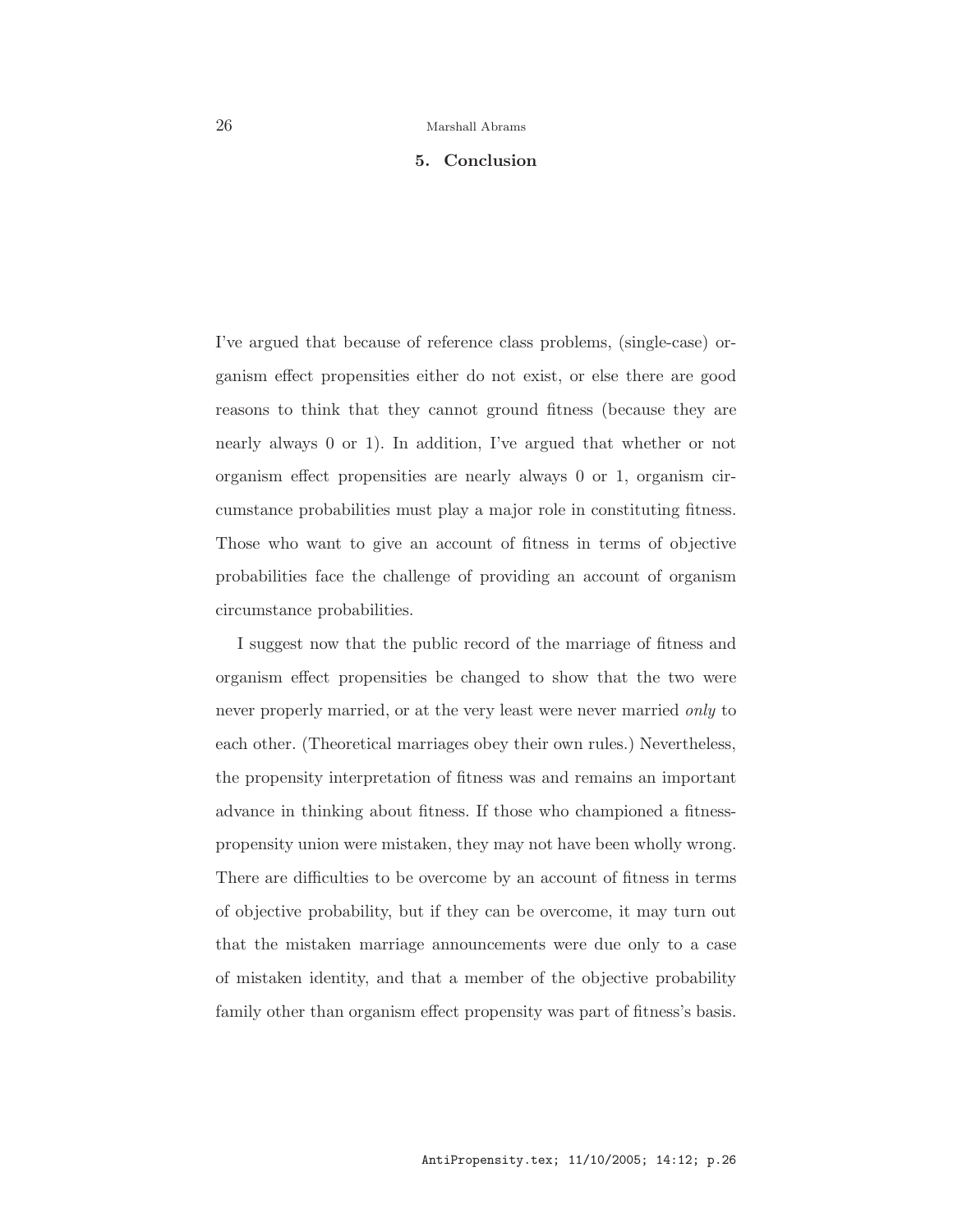#### Notes

<sup>1</sup> One difficulty for quantum mechanical probabilities as propensities is that quantum mechanical probabilities don't always combine in ways that accord with standard probability axioms (see e.g. (Eagle, 2004, §3.4).) Maybe this means that some propensities don't accord with standard axioms (a claim sometimes made for other reasons (Fetzer, 1981)). Maybe it means that quantum mechanical 'probabilities' are not propensities. Then a variation on the arguments in the text might show that there are no propensities.

<sup>2</sup> Putnam's (1975) example of a square peg which won't pass through a round hole might be a case in which higher-level type determines propensities; perhaps the quantum mechanical propensity of passing through the hole is the same for every token of the higher-level type (rigid, square, etc.).

<sup>3</sup> You may wonder whether probabilities of boiling water states are as problematic as the probabilities which underly fitness. What about probabilities in social sciences—Jackson and Pettit's real interest? Yes, all those probabilities are problematic, too. However, probabilities of boiling water states are not interesting in the same way that biological probabilities are, since the relevant thermodynamical probabilities are usually close to 1. Probabilities in social sciences are quite interesting and problematic, though. Philosophers of probability and philosophical statisticians have focused on them to some extent.

 $4$  Lewis (1986b, §B) tells a plausible story about how the combination of quantum mechanical indeterminism with sensitive dependence on conditions during a coin toss might make the outcome of a token coin toss truly indeterministic. However, he makes it clear that his story leaves open the possibility that differences in initial and surrounding conditions for different coin tosses might produce different probabilities on different tosses. Thus we might need, in addition, a probability distribution over such conditions in order to construct a probability of .5 for heads.

<sup>5</sup> Note that since organism circumstance probabilities are probabilities of conditions which can indirectly make a difference to the effects which an organism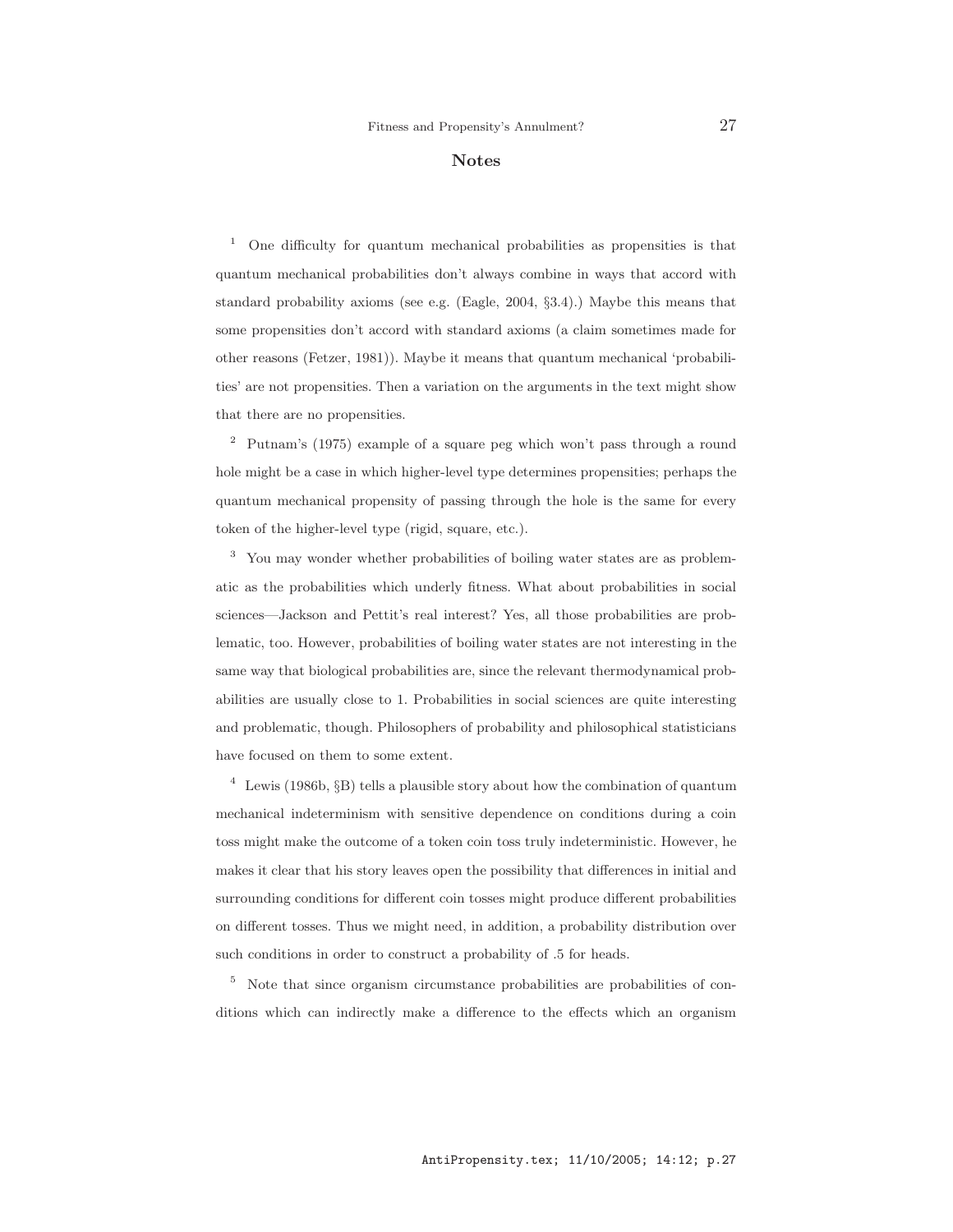produces (clause (b)), organism circumstance probabilities, like organism effect probabilities, can make a difference to whether niche construction (organism-caused environmental modification) occurs. I intend to discuss niche construction in a a future paper as part of a general discussion of the ways in which probabilities concerning the effects of organisms in a population combine. Models which use probabilities concerning individual organisms' fates to derive probabilities for changes of frequencies within a population sometimes assume that the individuallevel probabilities are independent. Niche construction is only one of the reasons that this assumption is often false, even for organisms in non-overlapping generations.

## Acknowledgements

I'm grateful for feedback on this work by Murat Aydede, Robert Brandon, Guy Dove, Stuart Glennan, James Hawthorne, John Kulvicki, Ruth Millikan, Robert Richardson, Alex Rosenberg, Elliott Sober, Kim Sterelny, Lauren Tillinghast, Bill Wimsatt, and anonymous reviewers.

## References

Abrams, M.: 2000, 'Short-Run Mechanistic Probability'. Presented at the Philosophy of Science Association, Seventeenth Biennial Meeting, Vancouver B.C., Canada, November 2-5, 2000, http://hypatia.ss.uci.edu/lps/psa2k/short-run.pdf.

Abrams, M.: 2005, 'The Causal Structure of Biological Fitness'. MS.

- Beatty, J.: 1984, 'Chance and Natural Selection'. Philosophy of Science 51, 183-211.
- Beatty, J. and S. Finsen: 1989, 'Rethinking the Propensity Interpretation: A Peek Inside Pandora's Box'. In: M. Ruse (ed.): What the Philosophy of Biology is. Kluwer Academic Publishers, pp. 17–30.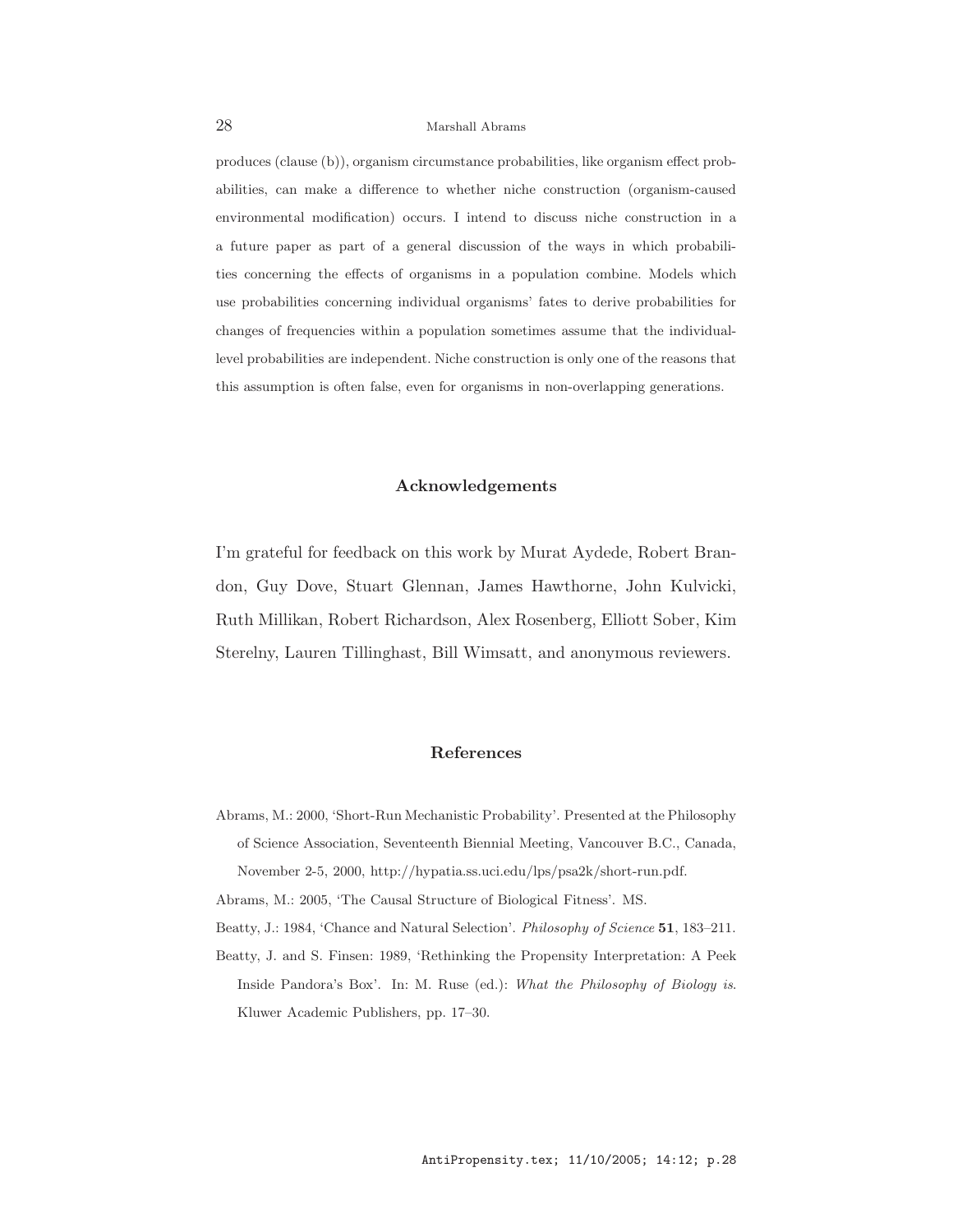Bennett, J.: 1988, Events and their Names. Hackett.

- Bouchard, F. and A. Rosenberg: 2004, 'Fitness, Probability, and the Principles of Natural Selection'. British Journal for the Philosophy of Science 55(4), 693–712.
- Brandon, R. N.: 1978, 'Adaptation and Evolutionary Theory'. Studies in the History and Philosophy of Science  $9(3)$ , 181-206.
- Brandon, R. N.: 1990, *Adaptation and Environment*. Princeton University.
- Brandon, R. N.: 2004, 'The Difference Between Selection and Drift: A Reply to Millstein'. MS.
- Davidson, D.: 1967, 'Causal Relations'. Journal of Philosophy 64.
- Eagle, A.: 2004, 'Twenty-One Arguments Against Propensity Analyses of Probability'. Erkenntnis 60, 371–416.
- Fetzer, J. H.: 1981, Scientific Knowledge: Causation, Explanation, and Corroboration, Boston Studies in the Philosophy of Science. D. Reidel.
- Giere, R. N.: 1973, 'Objective Single-Case Probabilities and the Foundations of Statistics'. In: P. Suppes, L. Henkin, A. Joja, and G. C. Moisil (eds.): Logic, Methodology and Philosophy of Science IV. North-Holland, pp. 467–483.
- Gillespie, J. H.: 1998, Population Genetics: A Concise Guide. The Johns Hopkins University Press.
- Gillies, D. A.: 2000, 'Varieties of Propensity'. British Journal for the Philosophy of Science 51, 807–835.
- Glennan, S.: 1997, 'Probable Causes and the Distinction between Subjective and Objective Chance'. Noûs  $31(4)$ , 496-519.
- Graves, L., B. L. Horan, and A. Rosenberg: March 1999, 'Is Indeterminism the Source of the Statistical Character of Evolutionary Theory?'. Philosophy of Science 66, 140–157.
- Jackson, F. and P. Pettit: 1992, 'In Defense of Explanatory Ecumenism'. Economics and Philosophy pp. 1–21.
- Levi, I.: 1983, 'Review of Studies in Inductive Logic and Probability'. Philosophical Review 91, 116–121.

Lewis, D.: 1986a, Philosophical Papers, volume II. Oxford University Press.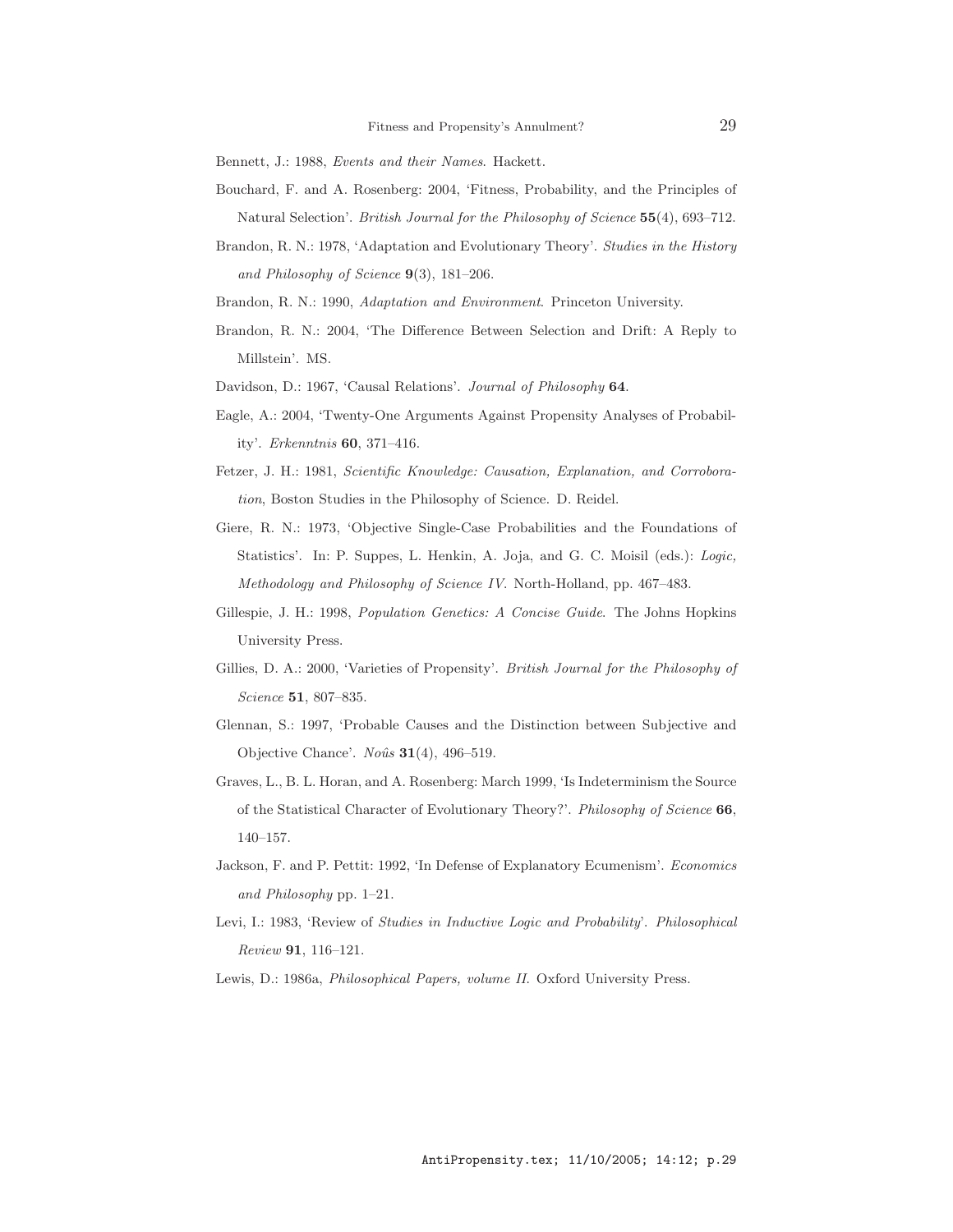- Lewis, D.: 1986b, 'Postscripts to "A Subjectivist's Guide to Objective Chance"'. In (Lewis, 1986a).
- Mellor, D. H.: 1971, The Matter of Chance. Cambridge University Press.
- Miller, D. W.: 1994, Critical Rationalism: A Restatement and Defence. Open Court.
- Millikan, R. G.: 2000, 'What has Natural Information to do with Intentional Representation?'. In: On Clear and Confused Ideas. Cambridge University Press, pp. 217–237.
- Mills, S. and J. Beatty: 1979, 'The Propensity Interpretation of Fitness'. Philosophy of Science 46(2), 263–286.
- Millstein, R. L.: 2003, 'Interpretations of Probability in Evolutionary Theory'. Philosophy of Science **70**, 1317–1328.
- Popper, K. R.: 1957, 'The Propensity Interpretation of the Calculus of Probability, and the Quantum Theory'. In: S. Körner (ed.): Observation and Interpretation. Academic Press Inc., Butterworths Scientific Publications, pp. 65–70.
- Popper, K. R.: 1959, 'The Propensity Interpretation of Probability'. British Journal for the Philosophy of Science 10, 25–42.
- Putnam, H.: 1975, 'The Meaning of 'Meaning". In: *Mind, Language and Reality.* Cambridge University, pp. 291–303.
- Rosenberg, A.: 1994, Instrumental Biology or the Disunity of Science. University of Chicago Press.
- Rosenberg, A.: December 2001, 'Discussion Note: Indeterminism, Probability, and Randomness in Evolutionary Theory'. Philosophy of Science 68, 536–544.
- Rosenberg, A. and F. Bouchard: 2004, 'Matthen and Ariew's Obituary for Fitness: Reports of its Death have been Greatly Exaggerated'. Forthcoming in Biology and Philosophy.
- Roughgarden, J.: 1979, Theory of Population Genetics and Evolutionary Ecology: An Introduction. Macmillan.
- Sober, E.: 2000, Philosophy of Biology. Westview Press, 2nd edition.
- Sober, E.: 2001, 'The Two Faces of Fitness'. In: R. S. Singh, C. B. Krimbas, D. B. Paul, and J. Beatty (eds.): Thinking About Evolution. Cambridge University Press, pp. 309–321.